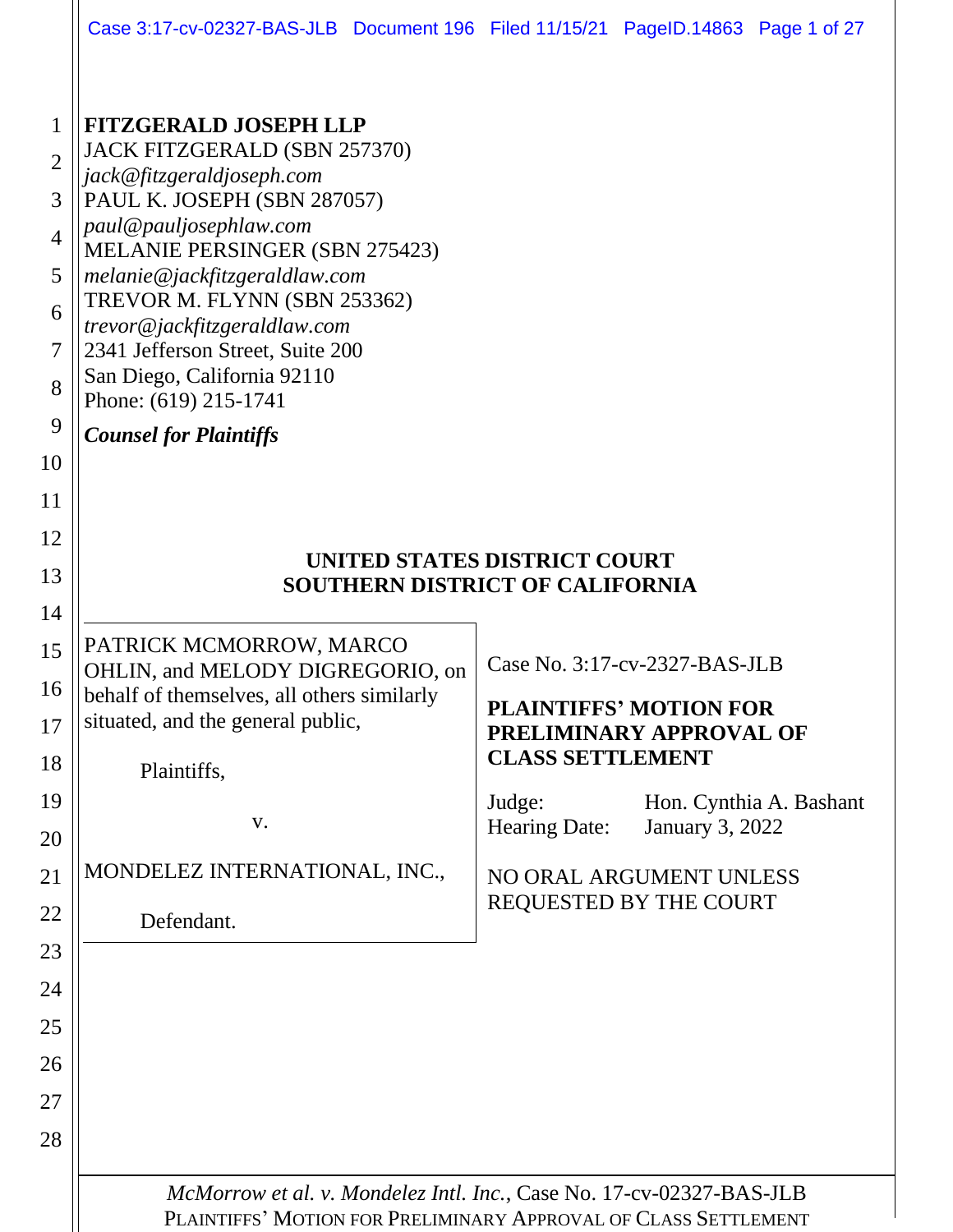|                     |                | Case 3:17-cv-02327-BAS-JLB Document 196 Filed 11/15/21 PageID.14864 Page 2 of 27                                            |
|---------------------|----------------|-----------------------------------------------------------------------------------------------------------------------------|
| 1<br>$\overline{2}$ |                | <b>TABLE OF CONTENTS</b>                                                                                                    |
| 3                   |                |                                                                                                                             |
| 4                   |                |                                                                                                                             |
| 5<br>6              |                |                                                                                                                             |
| 7                   | $\mathbf{I}$ . |                                                                                                                             |
| 8<br>9              | $\Pi$ .        | PROCEDURAL HISTORY & SETTLEMENT NEGOTIATIONS  1                                                                             |
| 10                  | III.           |                                                                                                                             |
| 11                  |                | A.                                                                                                                          |
| 12<br>13            |                | <b>B.</b>                                                                                                                   |
| 14                  |                | 1.                                                                                                                          |
| 15<br>16            |                | 2.                                                                                                                          |
| 17                  |                | $\mathcal{C}$ .                                                                                                             |
| 18                  |                | D.                                                                                                                          |
| 19<br>20            |                | E.                                                                                                                          |
| 21                  |                | F.                                                                                                                          |
| 22<br>23            |                | G.                                                                                                                          |
| 24                  |                | H.                                                                                                                          |
| 25<br>26            | IV.            |                                                                                                                             |
| 27                  |                | A.                                                                                                                          |
| 28                  |                | <b>B.</b><br>1                                                                                                              |
|                     |                | McMorrow et al. v. Mondelez Intl. Inc., Case No. 17-cv-02327-BAS-JLB<br>MOTION FOR PRELIMINARY APPROVAL OF CLASS SETTLEMENT |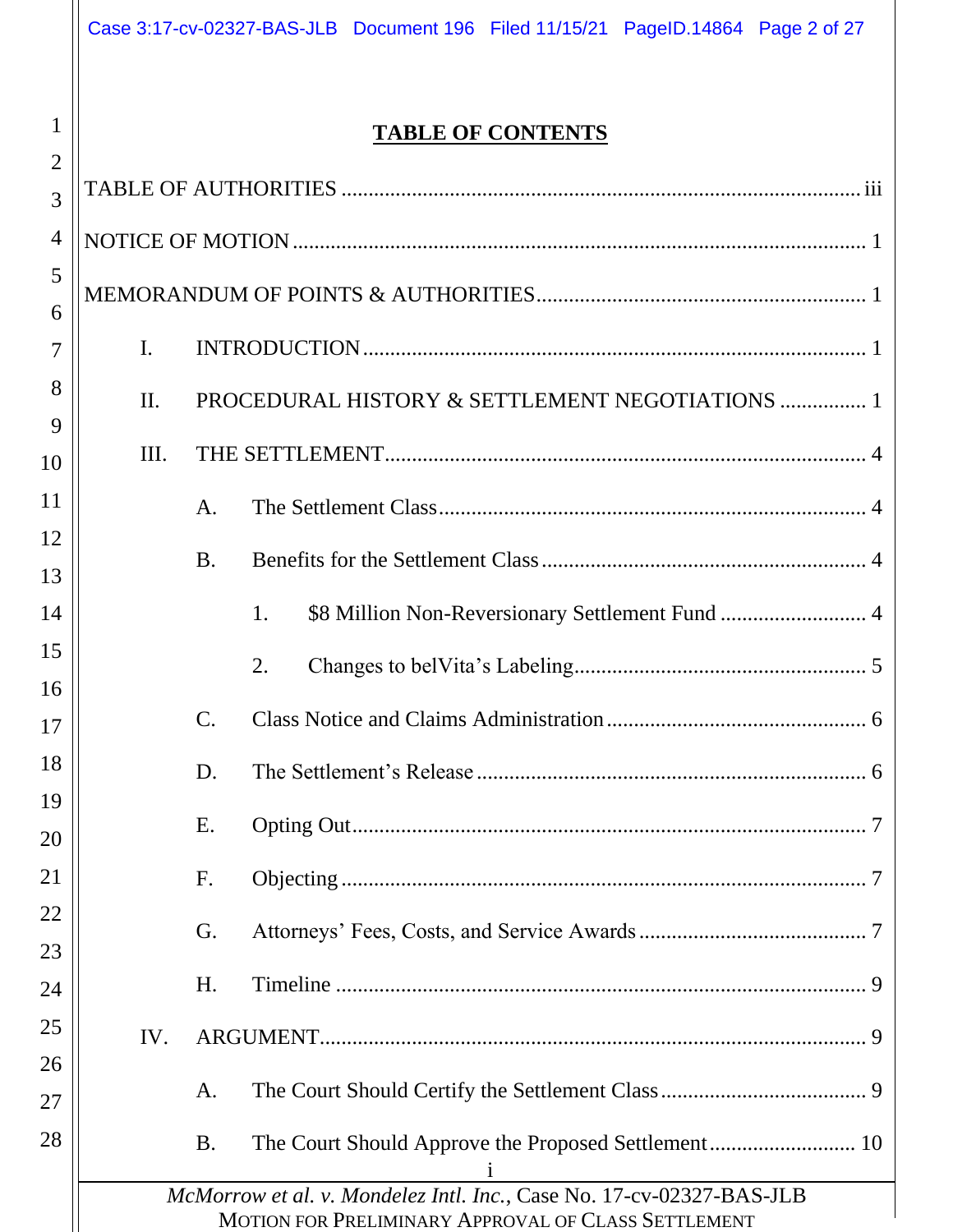|                     |    |                 |    |       | Case 3:17-cv-02327-BAS-JLB Document 196 Filed 11/15/21 PageID.14865 Page 3 of 27 |  |
|---------------------|----|-----------------|----|-------|----------------------------------------------------------------------------------|--|
| 1<br>$\overline{2}$ |    |                 | 1. |       | The Settlement is the Product of Serious, Informed, Non-                         |  |
| 3                   |    |                 |    |       |                                                                                  |  |
| $\overline{4}$      |    |                 | 2. |       | The Settlement Does Not Grant Preferential Treatment                             |  |
| 5                   |    |                 |    |       |                                                                                  |  |
| 6                   |    |                 | 3. |       | The Settlement Falls within the Range of Possible                                |  |
| 7                   |    |                 |    |       |                                                                                  |  |
| 8                   |    |                 |    | a.    | The Churchill Village Factors Favor Preliminary                                  |  |
| 9                   |    |                 |    |       |                                                                                  |  |
| 10                  |    |                 |    | $b$ . | The Monetary Relief is Fair in Relation to                                       |  |
| 11                  |    |                 |    |       |                                                                                  |  |
| 12                  |    |                 |    | c.    | The Injunctive Relief is Appropriate and                                         |  |
| 13                  |    |                 |    |       |                                                                                  |  |
| 14                  |    | $\mathcal{C}$ . |    |       | The Court Should Approve the Class Notice and Notice Plan  18                    |  |
| 15                  | V. |                 |    |       |                                                                                  |  |
| 16                  |    |                 |    |       |                                                                                  |  |
| 17                  |    |                 |    |       |                                                                                  |  |
| 18                  |    |                 |    |       |                                                                                  |  |
| 19                  |    |                 |    |       |                                                                                  |  |
| 20                  |    |                 |    |       |                                                                                  |  |
| 21                  |    |                 |    |       |                                                                                  |  |
| 22                  |    |                 |    |       |                                                                                  |  |
| 23                  |    |                 |    |       |                                                                                  |  |
| 24                  |    |                 |    |       |                                                                                  |  |
| 25                  |    |                 |    |       |                                                                                  |  |
| 26                  |    |                 |    |       |                                                                                  |  |
| 27                  |    |                 |    |       |                                                                                  |  |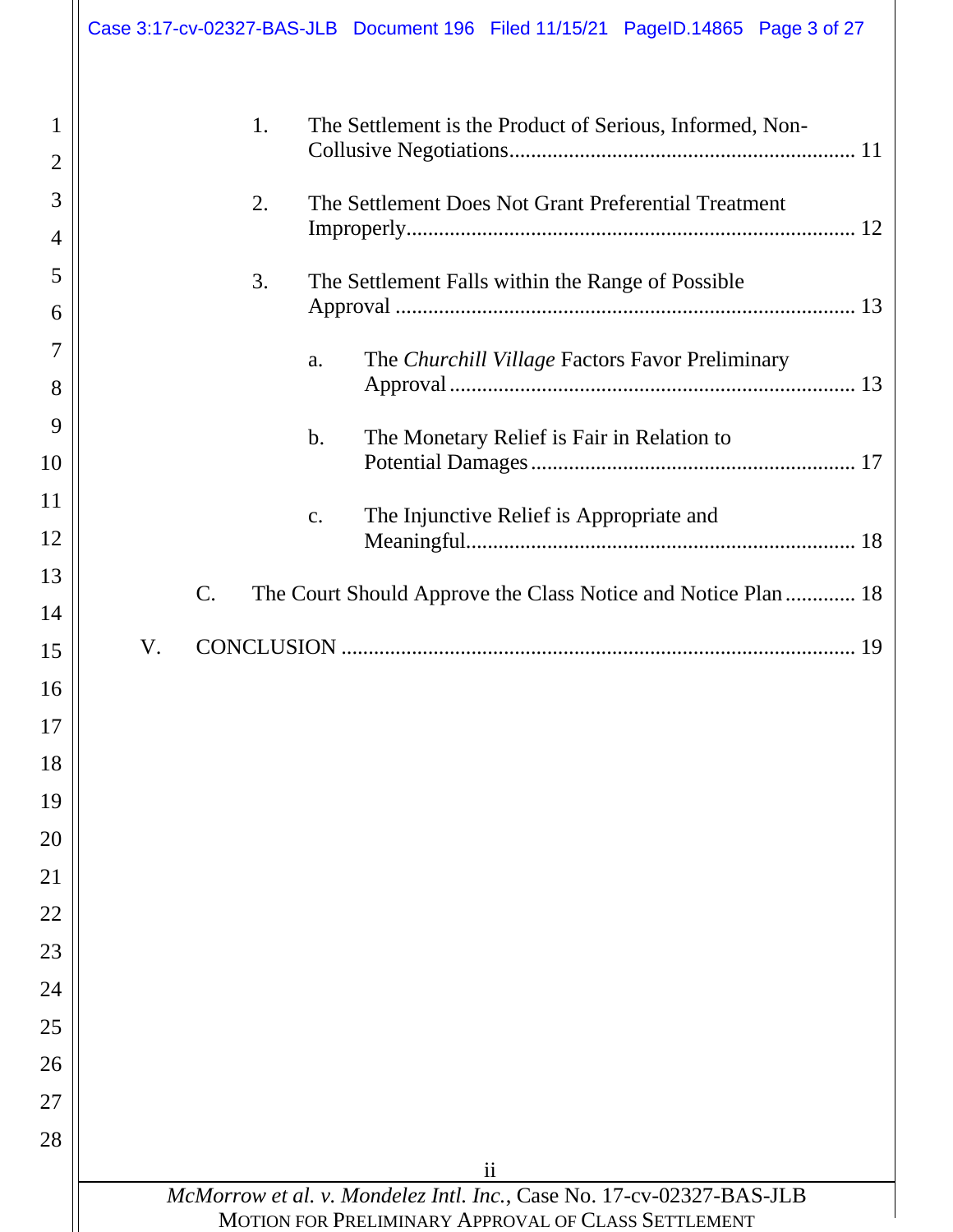<span id="page-3-0"></span>

|                | Case 3:17-cv-02327-BAS-JLB Document 196 Filed 11/15/21 PageID.14866 Page 4 of 27 |  |
|----------------|----------------------------------------------------------------------------------|--|
|                |                                                                                  |  |
| 1              | <b>TABLE OF AUTHORITIES</b>                                                      |  |
| $\overline{2}$ | <b>Cases</b>                                                                     |  |
| 3              | Allen v. Hyland's, Inc.,                                                         |  |
| $\overline{4}$ |                                                                                  |  |
| 5<br>6         | Allen v. Similasan Corp.,                                                        |  |
| 7              |                                                                                  |  |
| 8              | Boyd v. Bechtel Corp.,                                                           |  |
| 9              | Bruno v. Quten Research Inst., LLC,                                              |  |
| 10             |                                                                                  |  |
| 11             | Campbell v. Facebook, Inc.,                                                      |  |
| 12             |                                                                                  |  |
| 13             | Churchill Vill., L.L.C. v. Gen. Elec.,                                           |  |
| 14             |                                                                                  |  |
| 15             | Churchill Village v. Gen. Elec.,                                                 |  |
| 16             | 13                                                                               |  |
| 17             | Class Plaintiffs v. City of Seattle,                                             |  |
| 18             |                                                                                  |  |
| 19             | Edwards v. Andrews,                                                              |  |
| 20             |                                                                                  |  |
| 21             | Edwards v. Nat'l Milk Producers Fed'n,                                           |  |
| 22             |                                                                                  |  |
| 23             | Farar v. Bayer AG,                                                               |  |
| 24             |                                                                                  |  |
| 25             | Hale v. Manna Pro Prod., LLC,                                                    |  |
| 26             |                                                                                  |  |
| 27             | Hanlon v. Chrysler Corp.,                                                        |  |
| 28             |                                                                                  |  |
|                | iii<br>McMorrow et al. v. Mondelez Intl. Inc., Case No. 17-cv-02327-BAS-JLB      |  |
|                | MOTION FOR PRELIMINARY APPROVAL OF CLASS SETTLEMENT                              |  |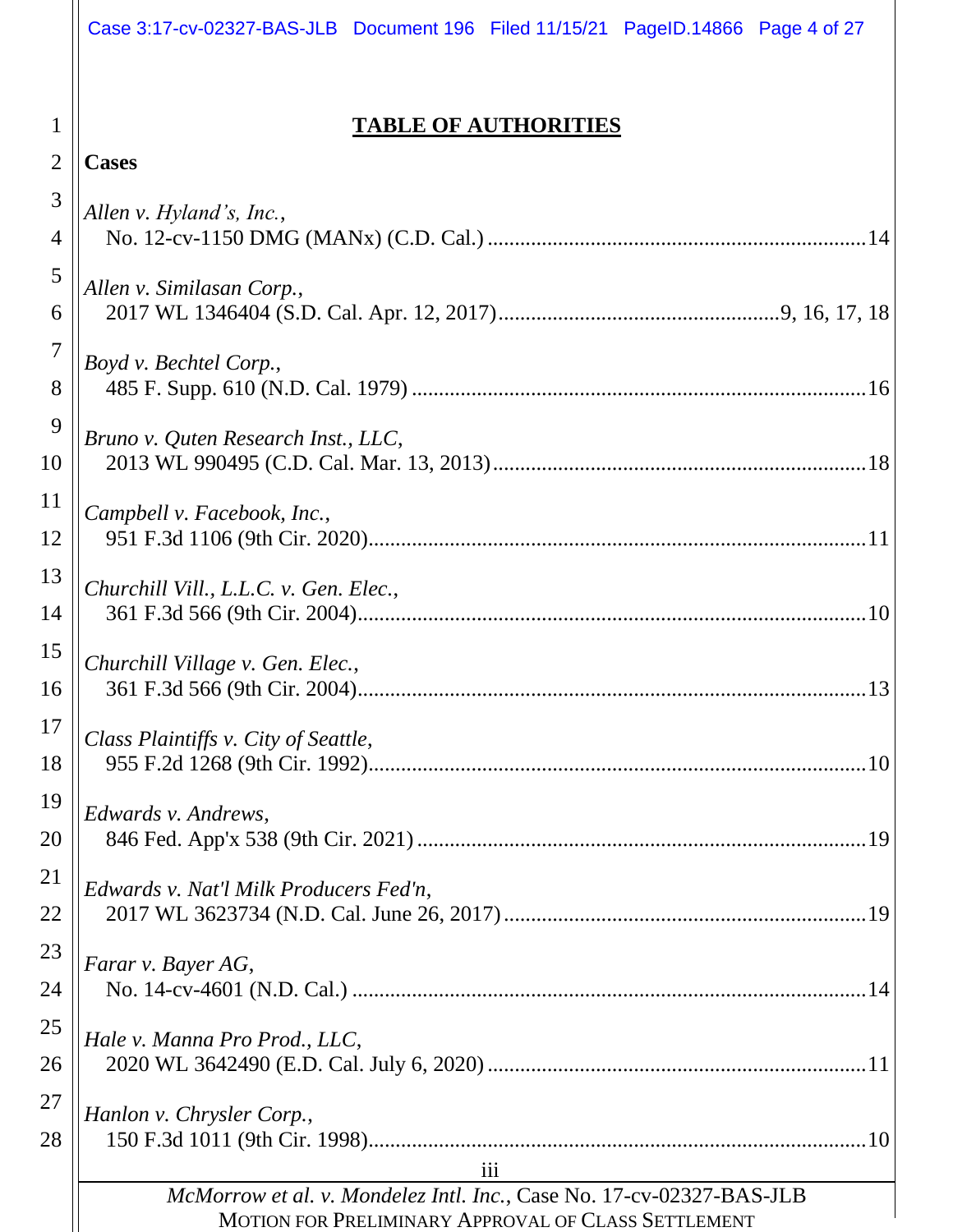|                | Case 3:17-cv-02327-BAS-JLB Document 196 Filed 11/15/21 PageID.14867 Page 5 of 27                                                  |
|----------------|-----------------------------------------------------------------------------------------------------------------------------------|
| $\mathbf 1$    | Harris v. Vector Mktg. Corp.,                                                                                                     |
| $\overline{2}$ |                                                                                                                                   |
| 3              | Hesse v. Sprint Corp.,                                                                                                            |
| $\overline{4}$ |                                                                                                                                   |
| 5              | Hilsley v. Ocean Spray Cranberries, Inc.,                                                                                         |
| 6              |                                                                                                                                   |
| $\tau$         | In re Bluetooth Headset Prods. Liability Litig.,                                                                                  |
| 8              |                                                                                                                                   |
| 9              | In re Chinese-Manufactured Drywall Prods. Liability Litig.,                                                                       |
| 10             |                                                                                                                                   |
| 11             | In re Lumber Liquidators Chinese-Manufactured Flooring Prod. Mktg., Sales                                                         |
| 12             |                                                                                                                                   |
| 13             | In re Mego Fin. Corp. Sec. Litig.,                                                                                                |
| 14             |                                                                                                                                   |
| 15<br>16       | In re Mercury Interactive Corp. Secs. Litig.,<br>9                                                                                |
| 17             | In re Nissan Motor Corp. Antitrust Litig.,                                                                                        |
| 18             |                                                                                                                                   |
| 19             | In re Pac. Enters. Sec. Litig.,                                                                                                   |
| 20             |                                                                                                                                   |
| 21             | In re Pharm. Indus. Average Wholesale Price Litig.,                                                                               |
| 22             |                                                                                                                                   |
| 23             | In re TFT-LCD (Flat Panel) Antitrust Litig.,                                                                                      |
| 24             |                                                                                                                                   |
| 25             | In re Zynga Inc. Secs. Litig.,                                                                                                    |
| 26             |                                                                                                                                   |
| 27             | Linner v. Cellular Alaska P'ship,                                                                                                 |
| 28             |                                                                                                                                   |
|                | iv<br>McMorrow et al. v. Mondelez Intl. Inc., Case No. 17-cv-02327-BAS-JLB<br>MOTION FOR PRELIMINARY APPROVAL OF CLASS SETTLEMENT |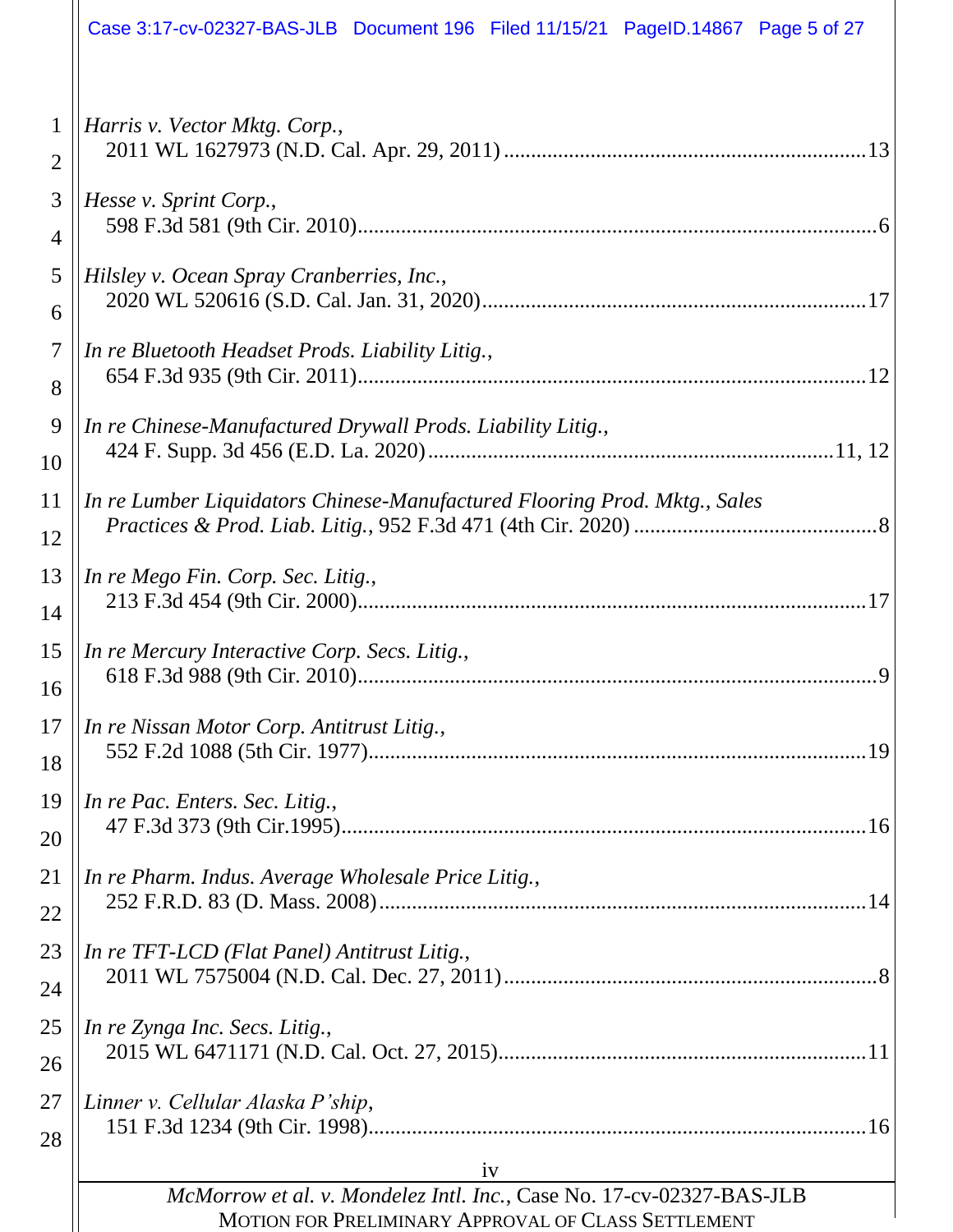|                | Case 3:17-cv-02327-BAS-JLB Document 196 Filed 11/15/21 PageID.14868 Page 6 of 27                                                 |
|----------------|----------------------------------------------------------------------------------------------------------------------------------|
| 1              | Makaeff v. Trump Univ., LLC,                                                                                                     |
| $\overline{2}$ |                                                                                                                                  |
| 3              | Manner v. Gucci Am., Inc.,                                                                                                       |
| 4              |                                                                                                                                  |
| 5              | Mazza v. Am. Honda Motor Co., Inc.,                                                                                              |
| 6              |                                                                                                                                  |
| $\overline{7}$ | McMorrow v. Mondelez Int'l, Inc.,                                                                                                |
| 8              |                                                                                                                                  |
| 9              | McMorrow v. Mondelez Int'l, Inc.,                                                                                                |
| 10             |                                                                                                                                  |
| 11             | McMorrow v. Mondelez Int'l, Inc.,                                                                                                |
| 12             |                                                                                                                                  |
| 13             | McMorrow v. Mondelez Int'l, Inc.,                                                                                                |
| 14             |                                                                                                                                  |
| 15             | Medellin v. Ikea U.S.A. W., Inc.,                                                                                                |
| 16             |                                                                                                                                  |
| 17             | NEI Contracting & Eng'g, Inc. v. Hanson Aggregates, Inc.,                                                                        |
| 18             |                                                                                                                                  |
| 19             | NEI Contracting & Eng'g, Inc. v. Hanson Aggregates, Inc.,                                                                        |
| 20             |                                                                                                                                  |
| 21             | Pelzer v. Vassalle,                                                                                                              |
| 22             |                                                                                                                                  |
| 23             | Racies v. Quincy Bioscience, LLC,                                                                                                |
| 24             |                                                                                                                                  |
| 25             | Rodriguez v. Bumble Bee Foods, LLC,                                                                                              |
| 26             |                                                                                                                                  |
| 27             | Rodriguez v. W. Pub'g Corp.,                                                                                                     |
| 28             |                                                                                                                                  |
|                | V<br>McMorrow et al. v. Mondelez Intl. Inc., Case No. 17-cv-02327-BAS-JLB<br>MOTION FOR PRELIMINARY APPROVAL OF CLASS SETTLEMENT |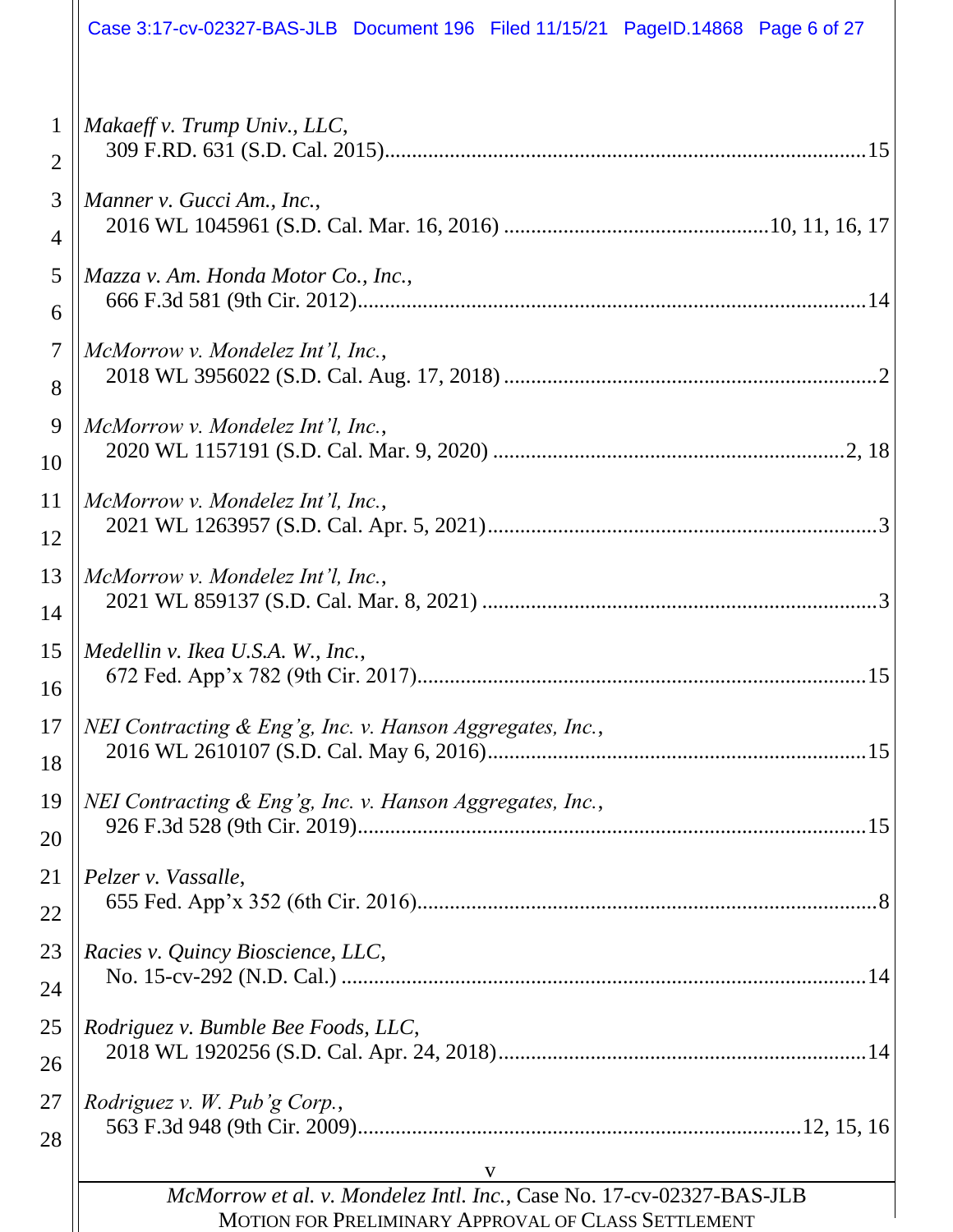|                | Case 3:17-cv-02327-BAS-JLB Document 196 Filed 11/15/21 PageID.14869 Page 7 of 27                                            |
|----------------|-----------------------------------------------------------------------------------------------------------------------------|
| 1              | Shannon v. Sherwood Mgmt. Co.,                                                                                              |
| $\overline{2}$ |                                                                                                                             |
| 3              | Staton v. Boeing Co.,                                                                                                       |
| 4              |                                                                                                                             |
| 5              | Stull v. Baker,                                                                                                             |
| 6              |                                                                                                                             |
| $\overline{7}$ | Tschudy v. J.C. Penney Corp., Inc.,                                                                                         |
| 8              |                                                                                                                             |
| 9              | Vasquez v. Coast Valley Roofing, Inc.,                                                                                      |
| 10             |                                                                                                                             |
| 11             | Warner v. Toyota Motor Sales, U.S.A., Inc.,                                                                                 |
| 12             |                                                                                                                             |
| 13             | Watkins v. Hireright, Inc.,                                                                                                 |
| 14             |                                                                                                                             |
| 15             | Winters v. Two Towns Ciderhouse, Inc.,                                                                                      |
| 16             |                                                                                                                             |
| 17             | Winters v. Two Towns Ciderhouse, Inc.,                                                                                      |
| 18             |                                                                                                                             |
| 19             | Yeoman v. Ikea U.S.A. W., Inc.,                                                                                             |
| 20             |                                                                                                                             |
| 21             | <b>Statutes</b>                                                                                                             |
| 22<br>23       |                                                                                                                             |
| 24             | <b>Rules</b>                                                                                                                |
| 25             |                                                                                                                             |
| 26             | <b>Other Authorities</b>                                                                                                    |
| 27             |                                                                                                                             |
| 28             | vi                                                                                                                          |
|                | McMorrow et al. v. Mondelez Intl. Inc., Case No. 17-cv-02327-BAS-JLB<br>MOTION FOR PRELIMINARY APPROVAL OF CLASS SETTLEMENT |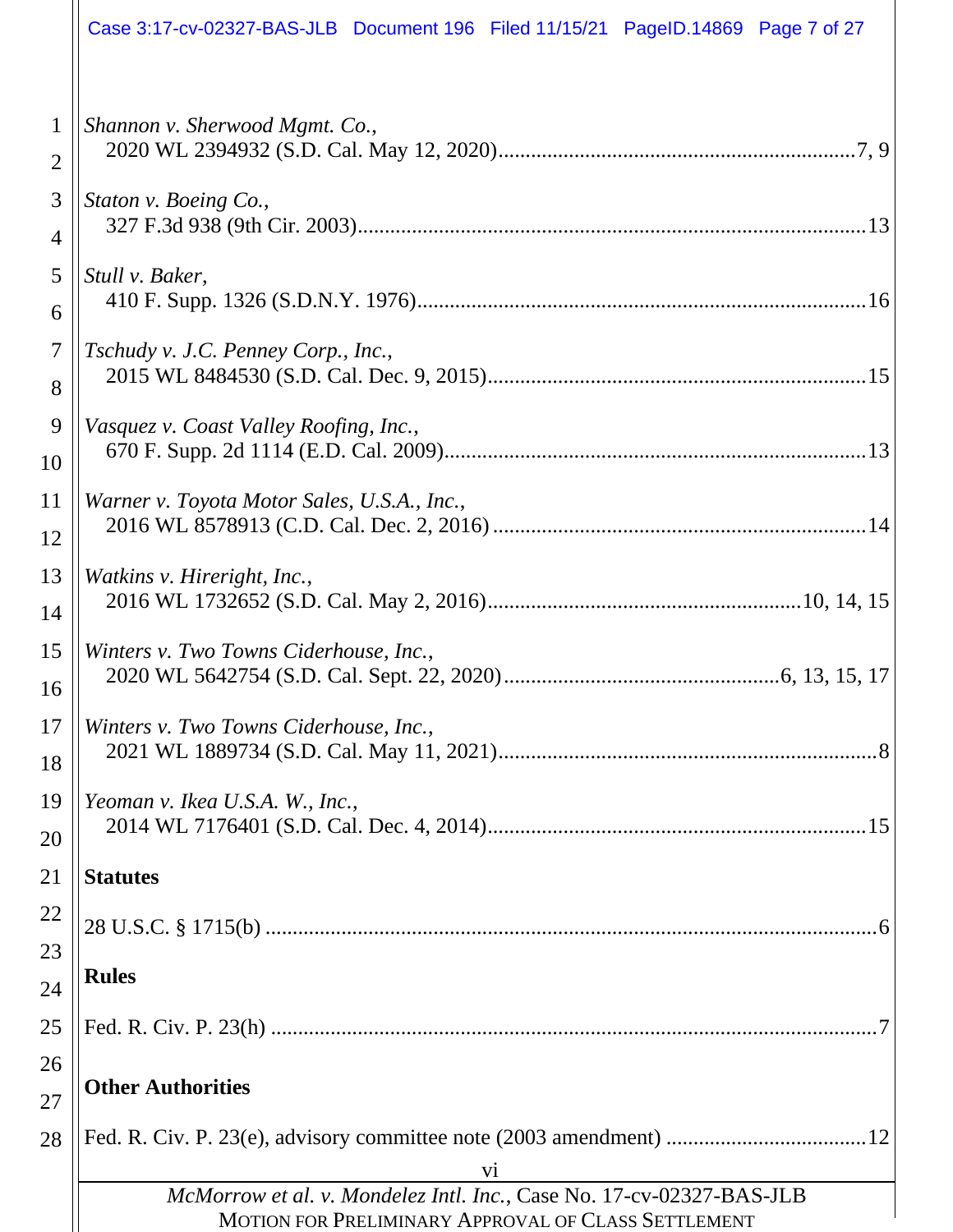#### **NOTICE OF MOTION**

2 3 4 5 6 7 8 9 10 11 12 TO THE COURT, ALL PARTIES, AND THEIR COUNSEL OF RECORD: PLEASE TAKE NOTICE THAT, pursuant to Fed. R. Civ. P. 23(e), Plaintiffs hereby move the Court, the Honorable Cynthia A. Bashant presiding, for an Order preliminarily approving a proposed settlement on behalf of a Nationwide class (the "Settlement"), certifying the Settlement Class, approving the proposed Notice Plan, and setting schedules for notice, claims, opting out, objecting, and for the Court to conduct a Final Approval hearing. The Motion is based upon this Notice of Motion, the below Memorandum, the concurrently-filed Declarations of Jack Fitzgerald ("Fitzgerald Decl.") and Brandon Schwartz ("Schwartz Decl.") and all exhibits thereto, including the Settlement Agreement attached to the Fitzgerald Declaration as Exhibit 1 ("Settlement Agreement" or "SA"), all prior pleadings and proceedings in this action, and any additional evidence and argument submitted in support of the Motion.

13 14 This Motion is made following the conference of counsel that took place on November 5, 2021. Mondelez has indicated it does not oppose the Motion.

<span id="page-7-1"></span>15

<span id="page-7-0"></span>1

#### **MEMORANDUM OF POINTS & AUTHORITIES**

#### <span id="page-7-2"></span>16 **I. INTRODUCTION**

17 18 19 20 21 22 23 24 25 Filed on November 16, 2017, this action has been litigated for four years. During that time, there was significant motion practice and substantial discovery. Only after Plaintiffs obtained class certification—and with summary judgment motions due shortly—were they able to secure the sizable relief embodied in the present settlement: an \$8,000,000 all-cash, non-reversionary common fund, and Mondelez's agreement to stop using "nutritious" (and certain synonyms) to describe its belVita products if more than 10% of their calories come from added sugar. *See* SA ¶¶ 2, 5. Given this relief, and especially in light of some key risks the California and New York Classes faced at trial, the Court should find that the proposed Settlement falls within the range of reasonableness and grant preliminary approval.

#### <span id="page-7-3"></span>26 **II. PROCEDURAL HISTORY & SETTLEMENT NEGOTIATIONS**

27 28 Plaintiffs filed this action alleging Mondelez "breached warranties and violated other California and New York consumer protection laws," because its "belVita branded breakfast

> *McMorrow et al. v. Mondelez Intl. Inc.*, Case No. 17-cv-02327-BAS-JLB PLAINTIFFS' MOTION FOR PRELIMINARY APPROVAL OF CLASS SETTLEMENT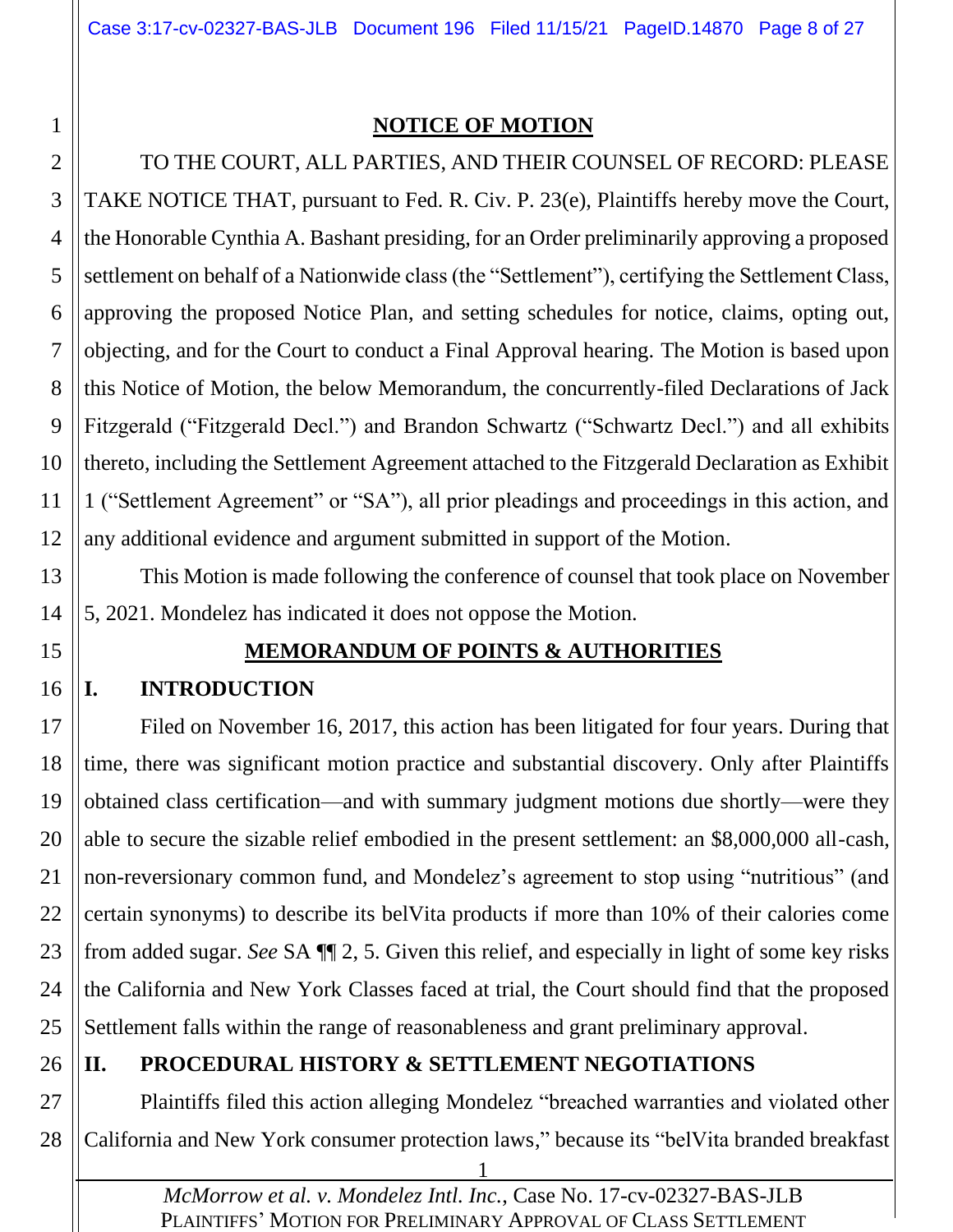1 2 3 4 5 6 7 8 products are designed to appeal to health conscious consumers" but "such advertising is deceptive and misleading because these products contain 'high levels of added sugar," meaning the products are actually "unhealthy." *McMorrow v. Mondelez Int'l, Inc.*, 2018 WL 3956022, at \*1 (S.D. Cal. Aug. 17, 2018) (Bashant, J.) (record citations omitted). In December 2017, Mondelez moved to dismiss the Complaint, *see* Dkt. 7, and in January 2018, Plaintiffs filed a First Amended Complaint ("FAC"). *See* Dkt. 13. Mondelez moved to dismiss the FAC, Dkt. No. 15, and the Court granted in part and denied in part the motion, *see McMorrow*, 2018 WL 3956022 at \*14.

9 10 11 12 13 14 15 16 Pursuant to the Court's Order, on September 4, 2018, Plaintiffs filed a Second Amended Complaint ("SAC"). Dkt. No. 24. They shortly thereafter sought leave to file a Third Amended Complaint to include allegations that belVita's "high fiber" claim violated applicable food labeling regulations, Dkt. No. 25, but the Court denied the request, finding such an amendment would be futile, Dkt. No. 30. On October 31, 2018, Mondelez filed its Answer. Dkt. No. 31. Discovery ensued with the parties serving multiple sets of written discovery requests and dozens of subpoenas; and taking 14 depositions, including relating to the parties' 8 total expert witnesses (each with multiple reports). *See* Fitzgerald Decl. ¶¶ 3-9.

17 18 19 20 21 22 23 In September 2019, Plaintiffs moved for class certification, Dkt. No. 70, and the parties filed several related *Daubert* motions, *see* Dkt. Nos. 87-90, 96-97. On January 30, 2020, the Court issued a tentative ruling denying certification but ordering oral argument. Dkt. No. 122. Following oral argument, the Court found that although most of Rule 23's requirements were met, Plaintiffs' proposed conjoint analysis was "not consistent with their damages model as required by *Comcast*," and denied class certification without prejudice. *McMorrow v. Mondelez Int'l, Inc.*, 2020 WL 1157191, at \*9 (S.D. Cal. Mar. 9, 2020) (Bashant, J.).

24 25 26 27 28 The Court's decision was based, primarily, on its view that Plaintiffs' liability theory centered only on the "nutritious" representation and that Plaintiffs could not challenge the remainder of the relevant labeling statements, especially "4 HOURS OF NUTRITIOUS STEADY ENERGY." *See id.*, at \*6-9. Plaintiffs considered this a significant blow to their case, Fitzgerald Decl. ¶ 13, and argued vehemently at the hearing, and later in their renewed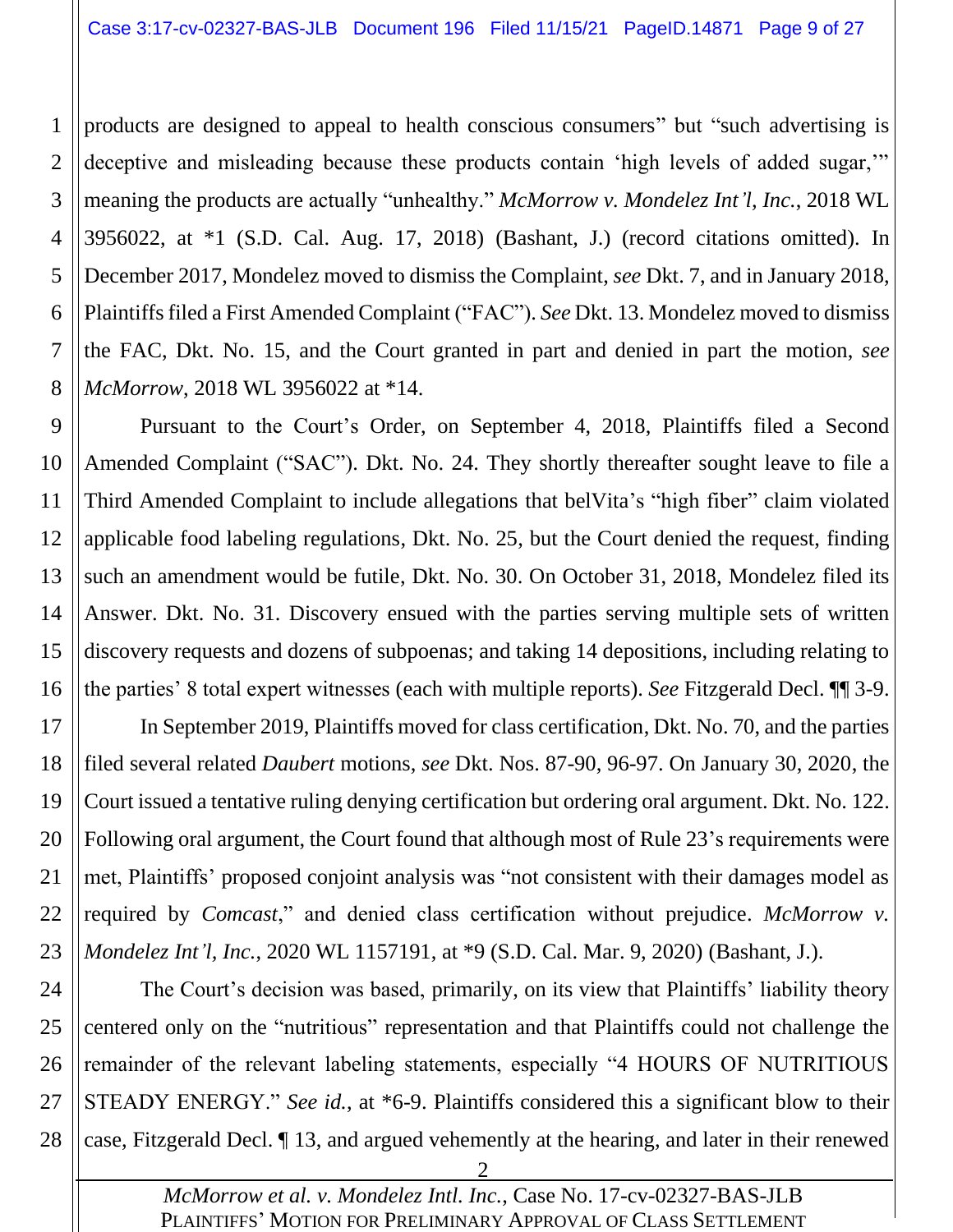1 2 3 4 5 motion, that they should be allowed to challenge the full labeling claims. *See* Dkt. No. 133, Tr. of March 9, 2020 Hrg. at 4-15; Dkt. No. 137-1, Ren. Mot. for Class Cert. at 3-7. The Court, however, maintained its holding. *McMorrow v. Mondelez Int'l, Inc.*, 2021 WL 859137, at \*14 (S.D. Cal. Mar. 8, 2021) (Bashant, J.) ["*McMorrow II*"] ("The Court finds no reason to revisit that finding  $\dots$ .").

6 7 8 9 10 11 12 13 14 15 16 Plaintiffs filed their renewed class certification motion in May 2020, Dkt. No. 137, and the Court held they had adequately revised their damages model, certifying California and New York Classes, *see McMorrow II*, 2021 WL 859137, at \*10-17. In connection with the motion, the parties filed several *Daubert* motions. Dkt. Nos. 147-48, 151-52. The Court denied Mondelez's motions to strike Plaintiffs' damages experts, Dr. J. Michael Dennis and Mr. Colin Weir; and denied without prejudice Plaintiffs' motions to strike Mondelez's damages experts, Drs. Daniel McFadden and Ronald Wilcox, holding "Plaintiffs may re-raise their *Daubert* challenge *in limine* or at trial, if necessary," *McMorrow II*, 2021 WL 859137, at \*10 (citation omitted). Following the certification order, on March 16, 2021, the Magistrate Judge on this matter, Hon. Jill L. Burkhardt, ordered the parties to, on or before August 18, participate in a Mandatory Settlement Conference. *See* Dkt. No. 177.

17 18 19 20 21 22 23 24 25 On March 22, 2021, Mondelez filed a Rule 23(f) Petition for Permission to Appeal the class certification decision, Ninth Cir. Appeal No. 21-80019, and concurrently moved to stay these proceedings pending its outcome, Dkt. No. 178. Plaintiffs opposed the stay, arguing "Mondelez's Petition raises no serious legal issues and is unlikely to succeed," *see* Dkt. No. 180, Opp. at 1. The Court agreed, denying Mondelez's motion and "find[ing] that these issues" raised in Mondelez's Petition "do not qualify as a serious legal question required of a stay pending appeal," and explaining it was "not persuaded that the balance of harm tips sharply in [Mondelez's] favor." *McMorrow v. Mondelez Int'l, Inc.*, 2021 WL 1263957, at \*2, \*3 (S.D. Cal. Apr. 5, 2021) (Bashant, J.).

26 27 28 A few days later, Plaintiffs reached out to Mondelez to gauge its interest in revisiting a possible resolution. Fitzgerald Decl. ¶ 11. Following some written exchanges and conferences of counsel, the parties agreed to mediation with Hon. Charles W. McCoy, Jr.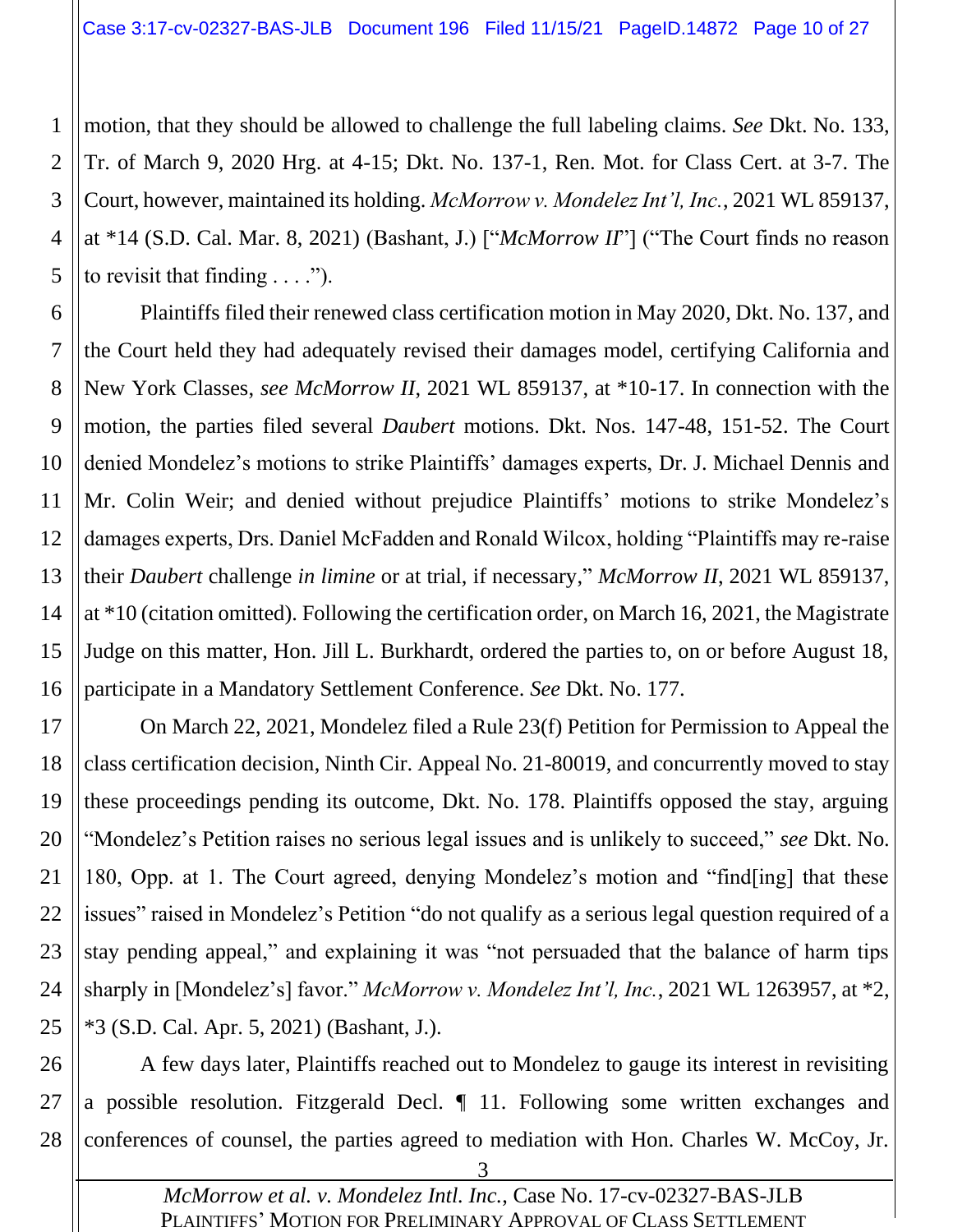1 2 3 4 5 6 (Ret.), of JAMS. *Id*. They obtained a continuance of the deadline to participate in the Mandatory Settlement Conference and scheduled mediation for September 7, 2021. Dkt. No. 185. In the interim, on May 12, 2021, the Ninth Circuit denied Mondelez's Petition. *See* Dkt. No. 183. Although the case did not settle during the September 7 mediation session, it was productive and the parties continued to negotiate after. On September 15, 2021, they reached and agreed to the material terms of the Settlement. Fitzgerald Decl. ¶ 12.

#### <span id="page-10-0"></span>7 **III. THE SETTLEMENT**

## **A. The Settlement Class**

9 10 11 12 13 14 15 The Settlement Class is comprised of all persons who, between November 16, 2013 and the date the Court grants preliminary approval (the "Class Period"), purchased in the United States, for household use and not for resale or distribution, one of the Class Products, that is, Mondelez's belVita (i) Crunchy Biscuits, (ii) Soft Baked Biscuits, (iii) Bites, and (iv) Sandwiches products bearing the phrase "NUTRITIOUS STEADY ENERGY," "NUTRITIOUS SUSTAINED ENERGY" or "NUTRITIOUS MORNING ENERGY." *See*  SA ¶¶ 1.6, 1.11, 1.12, 1.27 (defining Class, Class Products, and Class Period).

<span id="page-10-2"></span>16

<span id="page-10-1"></span>8

<span id="page-10-3"></span>17

## **B. Benefits for the Settlement Class**

## **1. \$8 Million Non-Reversionary Settlement Fund**

18 19 20 21 As consideration for Class Members' release, Mondelez will establish an \$8,000,000 non-reversionary common fund (the "Settlement Fund") to pay Class Notice and Claims Administration; Court-approved attorneys' fees, expenses, and service awards; and Class Member claims. *See* SA ¶ 2.1.

22 23 24 25 26 27 28 To obtain monetary relief, a Class Member must submit an online or hard copy Claim Form. SA  $\P$  4.1. After providing identifying information, the Claimant will be asked to identify which of the four Class Products he or she purchased since November 2013, and for each product, asked to state his or her approximate number of purchases over a typical threemonth period and the year he or she began purchasing it. *Id.* ¶¶ 4.1(a)-(b). An equation running behind the scenes will then extrapolate the estimated number of units of each Class Product the Claimant purchased during the Class Period, subject to a product cap of two boxes

> *McMorrow et al. v. Mondelez Intl. Inc.*, Case No. 17-cv-02327-BAS-JLB PLAINTIFFS' MOTION FOR PRELIMINARY APPROVAL OF CLASS SETTLEMENT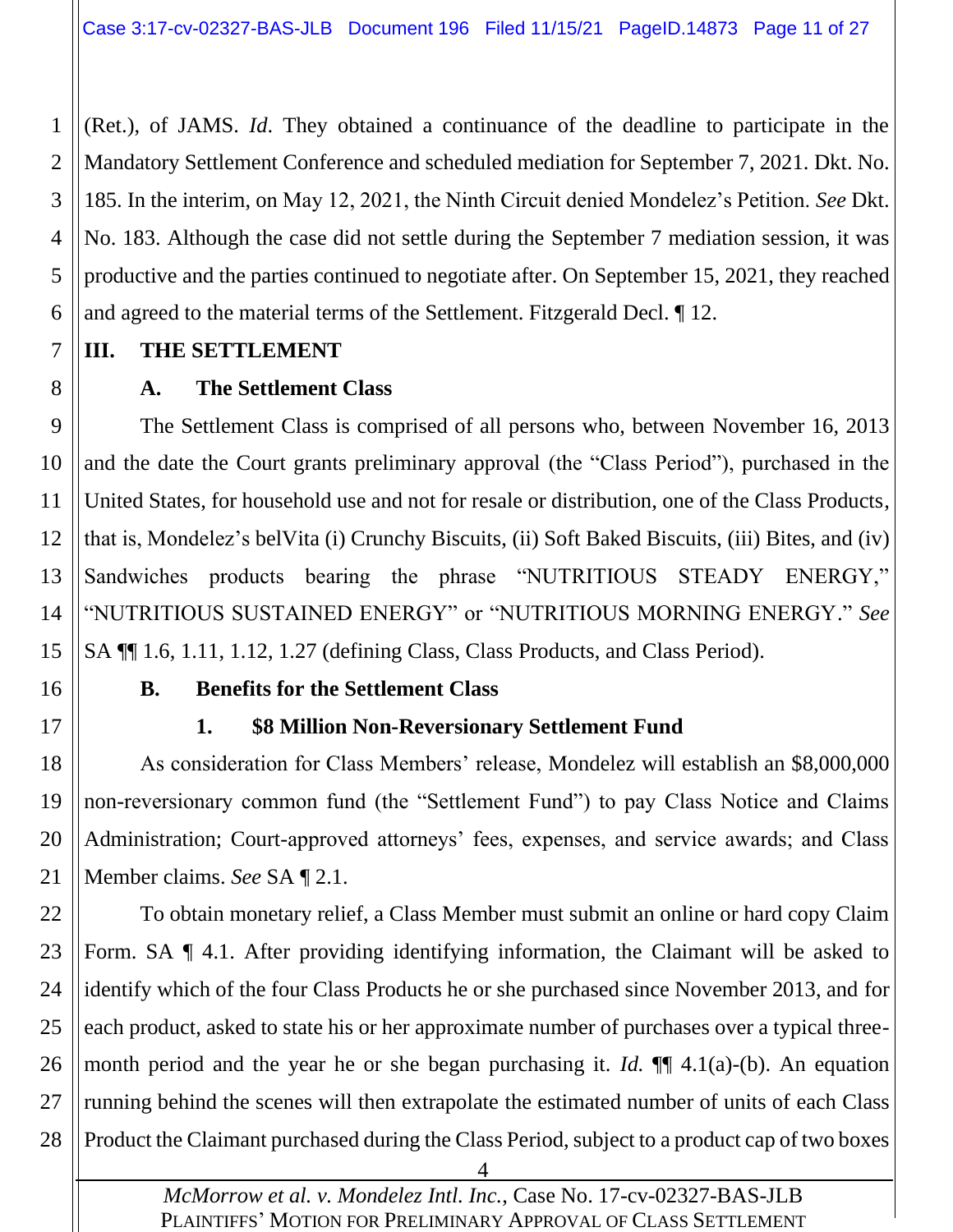1 2 3 4 5 6 7 8 9 10 11 12 13 14 per month, based on a reasonable average use for the products, though Claimants with proof of purchase will have no cap in a given month if proven purchases for that month exceed the two-box-per-month cap. *Id.* ¶ 4.1(c). The equation will then calculate the Claimant's "Base Damages" by multiplying the number of units of each Class Product purchased by a standardized refund of \$0.21 per unit, an amount derived from the Class's price premium damages model. *Id.* Based on the distribution of Base Damages amounts calculated for all Claimants, each Claimant will be placed into one of five quintiles, each of which will be assigned a standardized Cash Award, calculated by taking the average Base Damages amount for that quintile. *Id.* Cash Awards are subject to *pro rata* adjustments (reductions or increases) if claims exceed or are less than the money remaining in the Settlement Fund after all expenses. *Id.*  $\P$  4.1(d), 4.5. Any amounts remaining uncleared after 180 days will be provided to Class Member Claimants in a supplemental distribution, or donated *cy pres* in equal shares to the American Heart Association and UCLA Resnick Center for Food Law & Policy, subject to the Court's approval of those recipients. *See id.* ¶ 4.7.

15 16 17 18 19 20 21 This is the same claims process employed for the *Krommenhock* and *Hadley* matters, and for good reason: The settlements in all three cases involve several varieties of low-price, low-salience packaged foods that Class Members have purchased for nearly a decade, and this claims process presents a fair way of differentiating degrees of Class Membership use (and thus alleged harm). *See* Fitzgerald Decl. ¶ 20. Moreover, the AHA and Resnick Center were the designated *cy pres* recipients in the *Krommenhock* and *Hadley* settlements, which have been given final and preliminary approval, respectively.

<span id="page-11-0"></span>22

26

27

28

## **2. Changes to belVita's Labeling**

23 24 25 As further consideration for the Class's release, Mondelez has agreed to refrain, for at least 36 months, from using several challenged claims if more than 10% of a belVita product's calories come from added sugar. *See* SA ¶ 5.1. Specifically, Mondelez will not:

• Use "nutritious" in the "Steady Energy Claims" on belVita's labeling, namely (i) "NUTRITIOUS SUSTAINED ENERGY," (ii) "NUTRITIOUS STEADY ENERGY ALL MORNING," (iii) "4 HOURS OF NUTRITIOUS STEADY ENERGY," and (iv) "Energy that is nutritious and sustained." *Id.* ¶ 5.1.1.

> *McMorrow et al. v. Mondelez Intl. Inc.*, Case No. 17-cv-02327-BAS-JLB PLAINTIFFS' MOTION FOR PRELIMINARY APPROVAL OF CLASS SETTLEMENT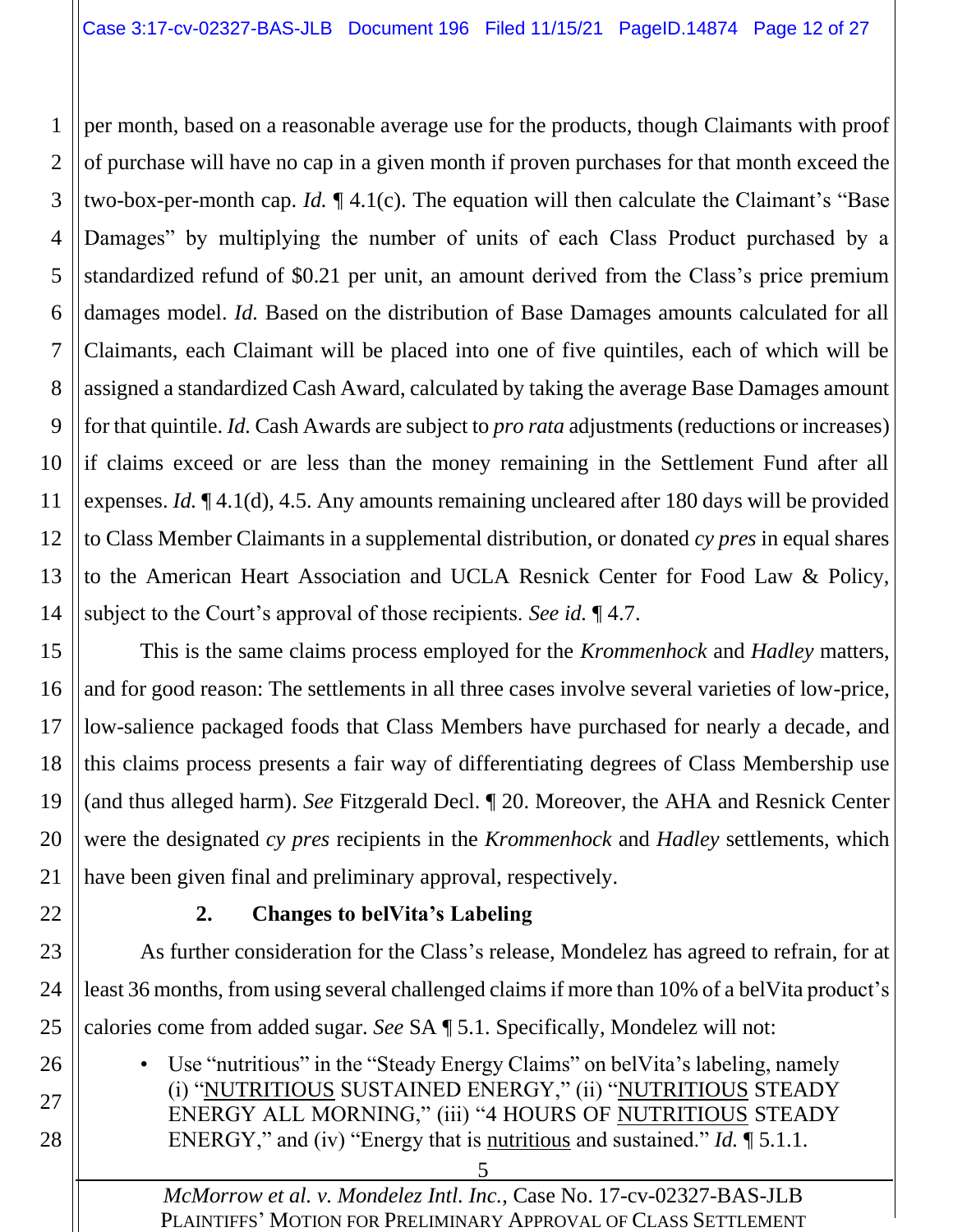• Substitute "healthy," "balanced," or "wholesome" for "nutritious" in the Steady Energy Claims." *Id.* ¶ 5.1.2.

- Use "nutritious" to describe belVita products' uses (i.e., "nutritious bar," "nutritious snack," or "nutritious breakfast"). *Id.* ¶ 5.1.3.
- Use "nutritious" to describe the Class Products as a whole (as opposed to using the word to describe individual product components). *Id.* ¶ 5.1.4.

#### **C. Class Notice and Claims Administration**

8 9 10 11 12 13 14 15 Subject to the Court's approval, the parties have retained Postlethwaite & Netterville ("P&N") as the Class Administrator to effect Class Notice and Claims Administration. *See*  SA ¶ 6.1 (listing duties of Class Administrator); Fitzgerald Decl. ¶ 21. P&N has been administering class action notice and claims since 1999 and has extensive experience in state and federal courts. *See* Schwartz Decl. ¶¶ 2-5 & Ex. B. This Court recently approved P&N as a class administrator in another consumer fraud class action settlement. *See Winters v. Two Towns Ciderhouse, Inc.*, 2020 WL 5642754, at \*5-6 (S.D. Cal. Sept. 22, 2020) (Bashant, J.) ["*Winters I*"].

16 17 18 19 20 21 The Settlement provides that Class Notice will be effectuated through a Notice Plan designed by the Class Administrator to comply with the requirements of Rule 23 and approved by the Parties and Court. SA ¶ 6.3. P&N has offered a Notice Plan that meets these requirements. *See* Schwartz Decl. ¶¶ 9-27; *see also infra* Point IV(C). On behalf of Mondelez, P&N will also serve CAFA notice upon the appropriate officials within 10 days after the filing of this motion, as required by 28 U.S.C. § 1715(b). *See* SA ¶ 6.5.

<span id="page-12-1"></span>22

1

2

3

4

5

6

<span id="page-12-0"></span>7

#### **D. The Settlement's Release**

23 24 25 26 27 Upon the Effective Date, each Class Member who has not opted out will be deemed to have released Mondelez and related entities from past, present, and future claims the Class Member has or may have against Mondelez that, as set forth in *Hesse v. Sprint Corp.*, 598 F.3d 581 (9th Cir. 2010), arise out of or relate to the facts alleged or the claims asserted in the Action. *See* SA ¶ 8.1.

<span id="page-12-2"></span>28

6

*McMorrow et al. v. Mondelez Intl. Inc.*, Case No. 17-cv-02327-BAS-JLB PLAINTIFFS' MOTION FOR PRELIMINARY APPROVAL OF CLASS SETTLEMENT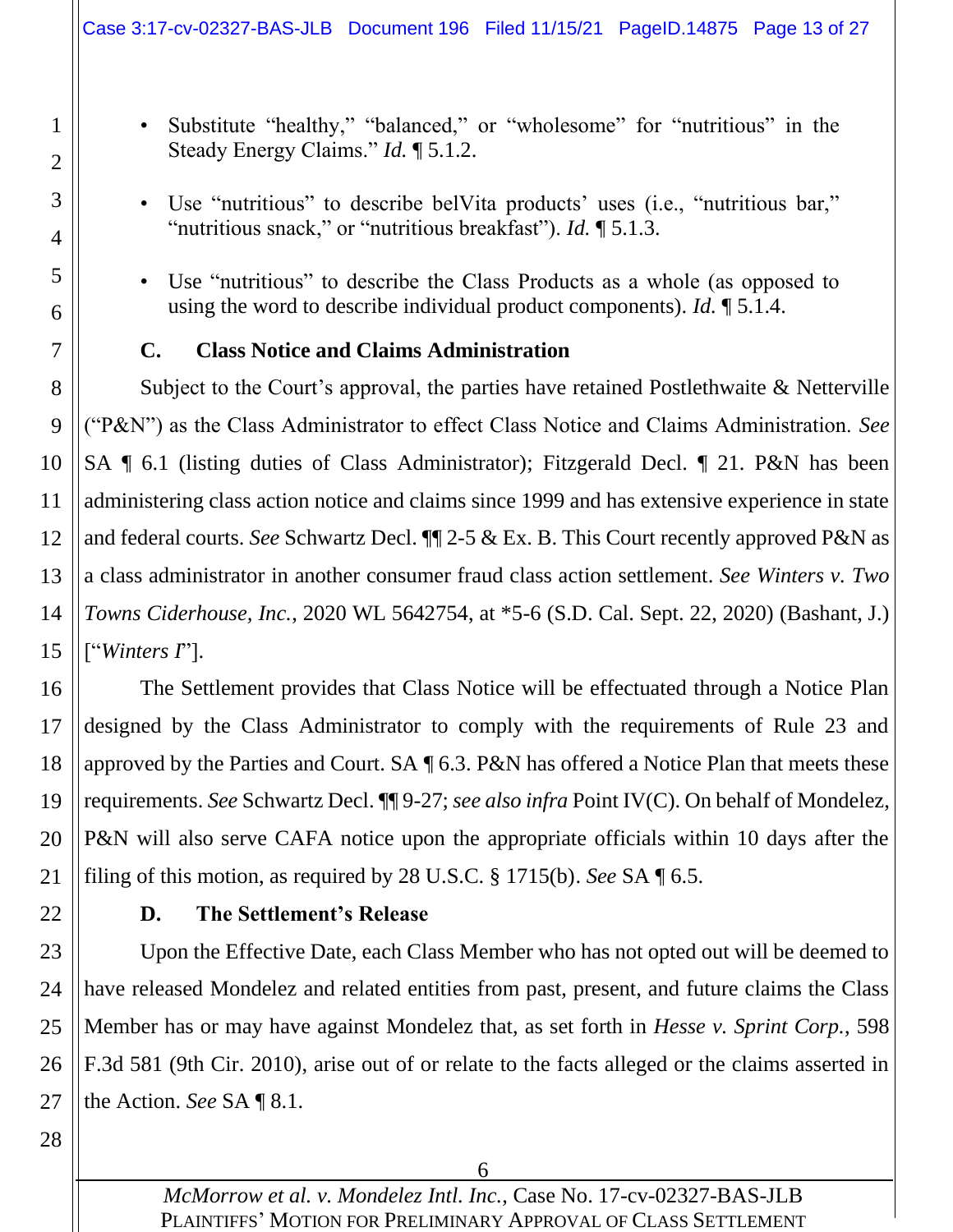#### **E. Opting Out**

1

<span id="page-13-0"></span>8

2 3 4 5 6 7 Class Members who wish to be excluded must submit a Request for Exclusion (or "Opt-Out Form") to the Class Administrator, postmarked no later than the Opt-Out Deadline. "Mass" or "class" opt-outs are not permitted. All Class Members who submit a timely, valid Request for Exclusion will not be bound by the terms of the Agreement, whereas all Class Members who do not submit a timely, valid Request for Exclusion will be bound by the Agreement and any Judgment. *Id.* ¶ 6.6.

#### **F. Objecting**

9 10 11 12 13 14 15 16 17 18 19 20 21 22 Settlement Class Members wishing to object must, by the Objection Deadline, file or mail their written objections to the Court. *Id.* ¶ 6.7.1. An objection must contain (i) a caption or title that clearly identifies this action, and that the document is an objection; (ii) information sufficient to identify and contact the objecting Class Member or his or her attorney, if represented; (iii) information sufficient to establish the person's standing as a Settlement Class Member; (iv) a clear and concise statement of the Class Member's objection, as well as any facts and law supporting the objection; (v) the objector's signature; and (vi) the signature of the objector's counsel, if any. *Id*. ¶ 6.7.2. Class Members who object through an attorney must sign either the Objection themselves or execute a separate declaration authorizing the Objection. *Id.* ¶ 6.7.3. Class Members who both object and opt out will be deemed to have opted out, and thus be ineligible to object. *Id.* ¶ 6.7.4. Objectors are permitted to appear at the final approval hearing and are requested, but not required, in advance of the Final Approval Hearing, to file with the Court a Notice of Intent to Appear. *Id.* ¶ 6.7.5. The parties have the right, but not the obligation to respond to any objections. *See id.* ¶ 6.7.7.

#### <span id="page-13-1"></span>**G. Attorneys' Fees, Costs, and Service Awards**

24 25 26 27 "In a certified class action, the court may award reasonable attorney's fees and nontaxable costs that are authorized by law or by the parties' agreement." *Shannon v. Sherwood Mgmt. Co.*, 2020 WL 2394932, at \*10 (S.D. Cal. May 12, 2020) (Bashant, J.) (quoting Fed. R. Civ. P. 23(h)). The Settlement Agreement provides that Plaintiffs and their

28

7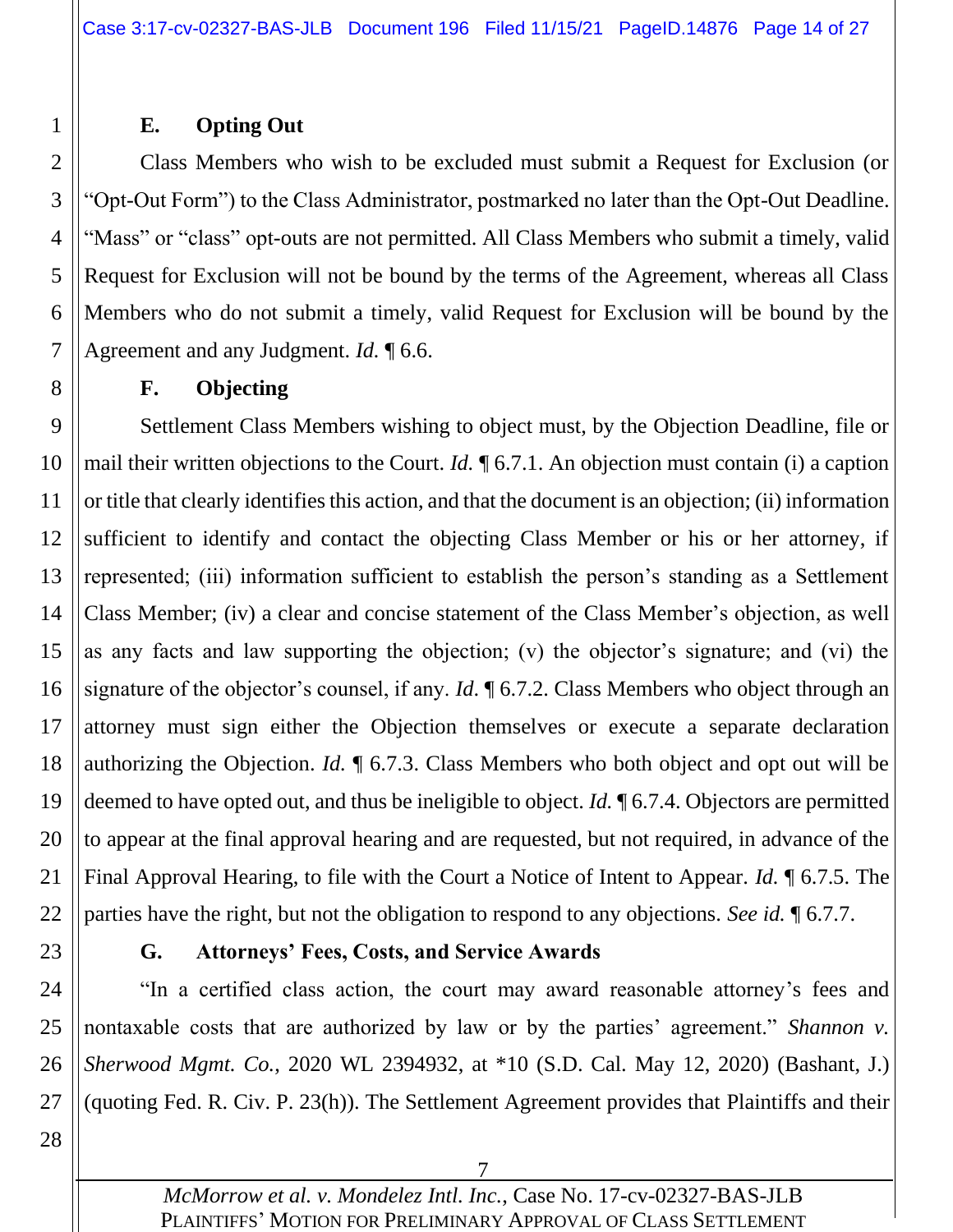1 2 counsel will seek Court approval for service awards and attorneys' fees and costs, to be paid from the Settlement Fund.  $SA \P 3$ <sup>1</sup>

Here, Plaintiffs will likely request service awards of \$5,000 each, and Plaintiffs'

3 4

5 6 7 8 9 10 11 12 13 14 counsel will request fees of no more than one-third (33.3%) of the Settlement Fund, or up to \$2.67 million.<sup>2</sup> Based on a preliminary tally of counsel's raw billing records (*i.e.*, before making cuts), counsel presently has over 2,865 hours into the case for a lodestar of approximately \$1.73 million, such that the fee request would represent a 1.54 multiplier, which Plaintiffs' counsel will show in its fee motion is justified in this case. *See* Fitzgerald Decl. ¶ 29; *compare Winters v. Two Towns Ciderhouse, Inc.*, 2021 WL 1889734, at \*3 (S.D. Cal. May 11, 2021) (Bashant, J.) (Approving fees representing 1.675 lodestar multiplier "because of the contingent nature of the litigation and the fact that counsel assumed the risk, including fronting the costs, of the litigation," and "achieved the ultimate goal of getting Defendant to omit artificial DL-Malic Acid from its drink products as well as getting Defendant to change the packaging labels, which the Court finds to be a superior result.").

15 16 17 18 The Settlement, however "is not dependent or conditioned upon the Court's approving Class Counsel's and Class Representatives' requests . . . or awarding the particular amounts sought," and if the "Court declines Class Counsel's or Class Representatives' requests or awards less than the amounts sought, this Settlement will continue to be effective and

19 20

21 22 23 24 25 26 27 <sup>1</sup> The Settlement Agreement includes a "quick pay" provision for attorneys' fees. SA  $\P$  3.2. These help deter meritless objections and are routinely approved in the Ninth and other Circuits. *In re TFT-LCD (Flat Panel) Antitrust Litig.*, 2011 WL 7575004, at \*1 (N.D. Cal. Dec. 27, 2011) (collecting cases); *Pelzer v. Vassalle*, 655 Fed. App'x 352, 365 (6th Cir. 2016) ("over one-third of federal class action settlement agreements in 2006 included quickpay provisions" and they do "not harm the class members in any discernible way, as the size of the settlement fund available to the class will be the same regardless of when the attorneys get paid."); *In re Lumber Liquidators Chinese-Manufactured Flooring Prod. Mktg., Sales Practices & Prod. Liab. Litig.*, 952 F.3d 471, 487 (4th Cir. 2020) ("we observe that quickpay provisions have generally been approved by other federal courts.").

28 <sup>2</sup> Plaintiffs will also seek reimbursement of \$288,177.73 in costs. *See* Fitzgerald Decl. ¶ 30.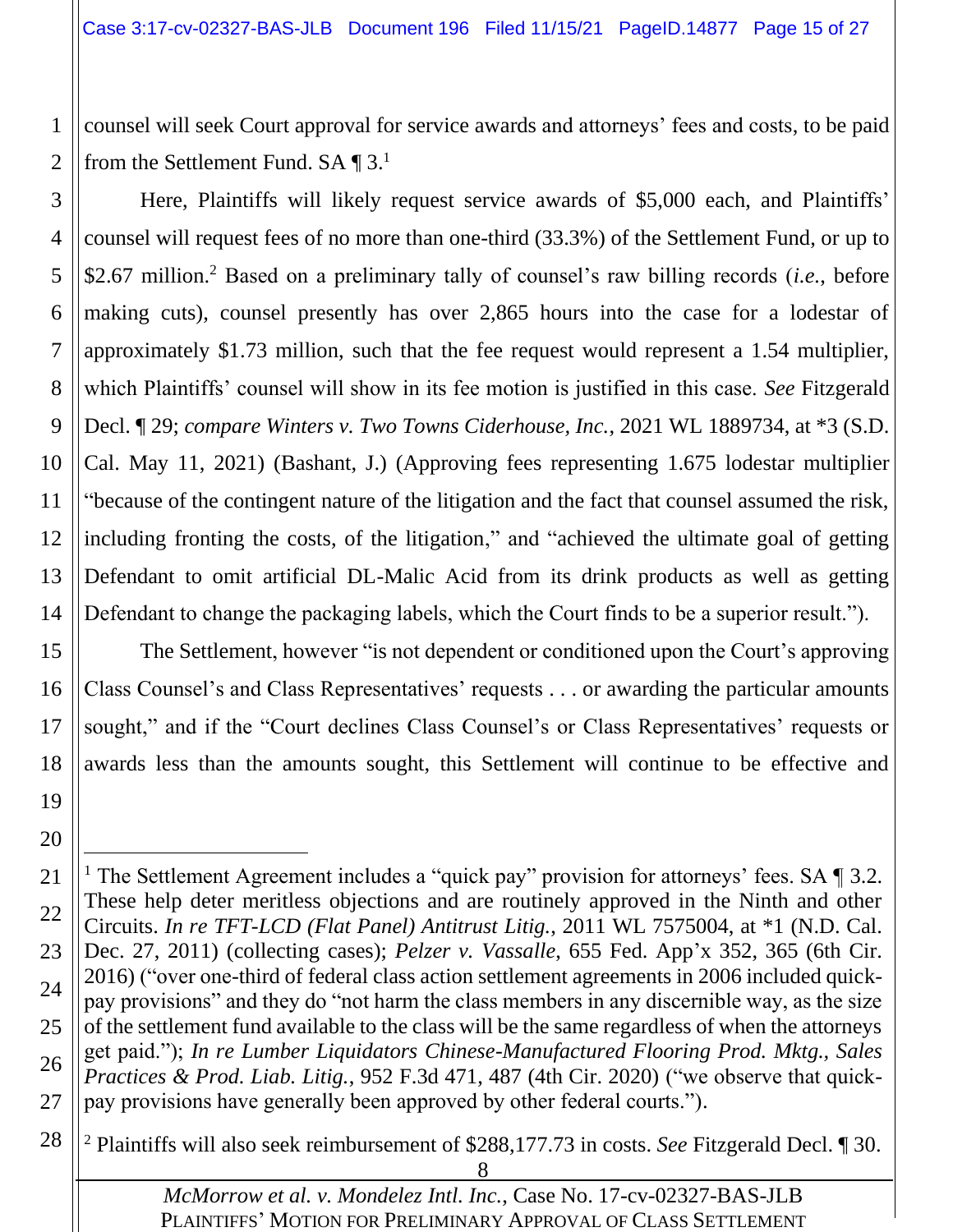enforceable," *see* SA ¶ 3.4. *Cf. Shannon* 2020 WL 2394932, at \*11 (the Court may "further scrutinize the reasonableness of the fee award at the final approval stage.").

#### **H. Timeline**

1

2

<span id="page-15-0"></span>3

4

5

6

7

Assuming the Court grants preliminary approval, the schedule proposed below gives Class Members sufficient time to receive Notice, and to make a claim, opt out, or object after reviewing Plaintiffs' Motion for Attorneys' Fees, Costs, and Service Awards. *See In re Mercury Interactive Corp. Secs. Litig.*, 618 F.3d 988, 993-94 (9th Cir. 2010).

| 8<br>9   | <b>Event</b>                                                                                | Day | <b>Weeks After</b><br><b>Preliminary</b><br><b>Approval</b> | <b>Example Assuming PA</b><br><b>Granted Dec. 20, 2021</b> |
|----------|---------------------------------------------------------------------------------------------|-----|-------------------------------------------------------------|------------------------------------------------------------|
| 10<br>11 | Date Court grants preliminary<br>approval                                                   | 0   |                                                             | December 20, 2021                                          |
| 12<br>13 | Deadline to commence 63-day<br>notice period                                                | 21  | 3 weeks                                                     | <b>January 10, 2022</b>                                    |
| 14<br>15 | Deadline for Plaintiffs to file<br>Motion for Attorneys' Fees, Costs,<br>and Service Awards | 49  | 7 weeks                                                     | February 7, 2022                                           |
| 16<br>17 | Notice completion date, and<br>deadline to make a claim, opt out,<br>and object             | 63  | 9 weeks                                                     | February 21, 2022                                          |
| 18<br>19 | Deadline for Plaintiffs to file<br><b>Motion for Final Approval</b>                         | 77  | 11 weeks                                                    | March 7, 2022                                              |
| 20       | Final Approval Hearing                                                                      | 98  | 14 weeks                                                    | March 28, 2022                                             |

#### <span id="page-15-1"></span>21 **IV. ARGUMENT**

<span id="page-15-2"></span>22

## **A. The Court Should Certify the Settlement Class**

23 24 25 26 27 28 Here, the Court has already found the requirements of Rules 23(a) and (b)(3) satisfied as to California and New York Classes. *Compare Allen v. Similasan Corp.*, 2017 WL 1346404, at \*3 (S.D. Cal. Apr. 12, 2017) (Bashant, J.) (noting same in deciding preliminary approval motion). The Settlement Class differs from the certified litigation Classes only in that it is a single nationwide class. That the class definitions results in an "[e]xpansion of the class to include all purchasers nationwide . . . does not change [the Court's previous]

> *McMorrow et al. v. Mondelez Intl. Inc.*, Case No. 17-cv-02327-BAS-JLB PLAINTIFFS' MOTION FOR PRELIMINARY APPROVAL OF CLASS SETTLEMENT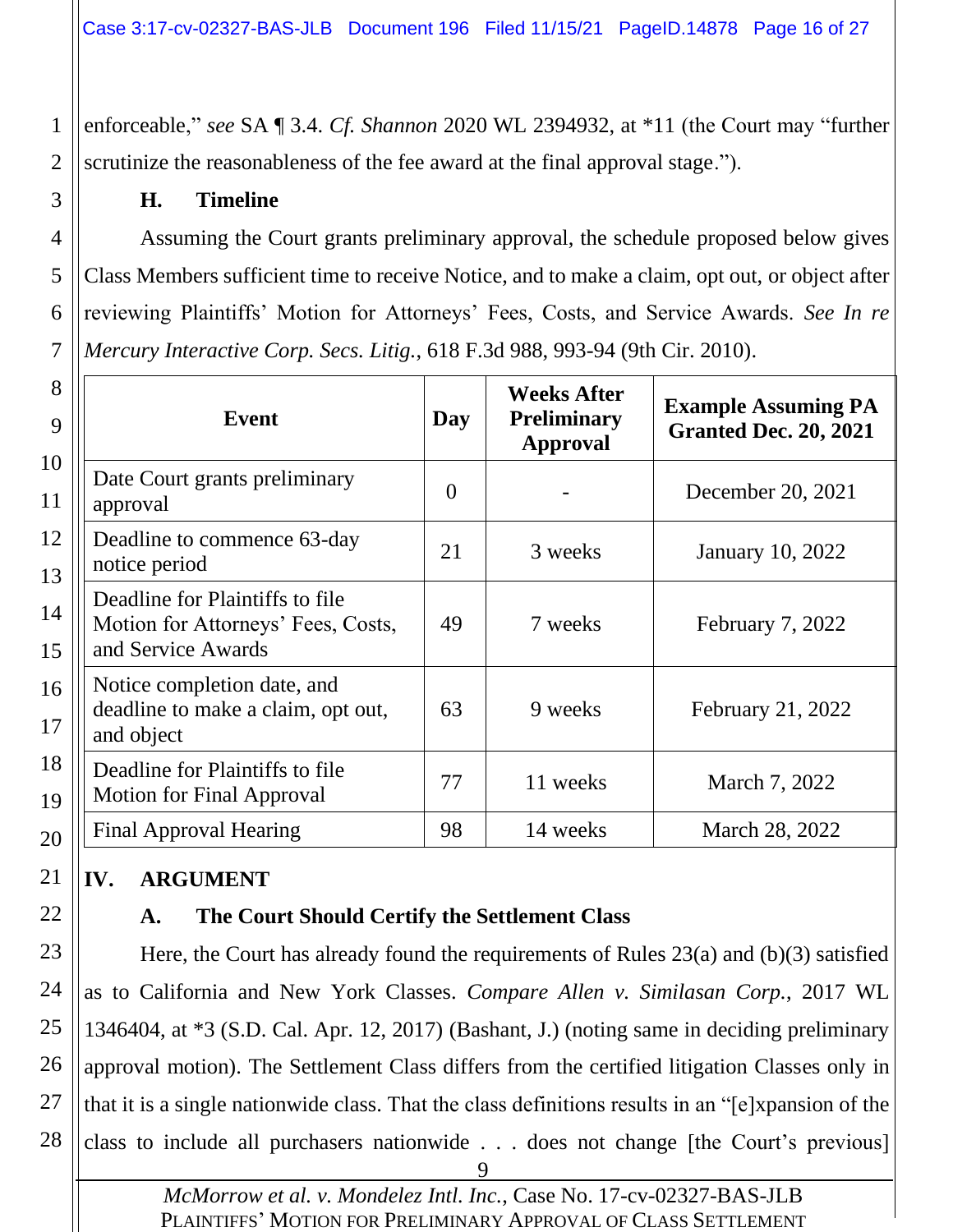1 2 3 4 5 6 analysis." *Id*. Where, as here, the conduct—belVita's labeling—is uniform across the United States, the "new class still presents common questions of fact and law, the claims and defenses of the representative parties are equally typical and the common questions of law or fact predominate." *Id*. Further, "[g]iven the small cost of each product and the large number of purchasers, a class action is superior to other available methods of adjudication" and, as a result, "the Court [should] find[] certification of the proposed class is appropriate." *Id*.

#### **B. The Court Should Approve the Proposed Settlement**

<span id="page-16-0"></span>7

8 9 10 11 12 13 14 15 16 17 18 19 20 21 "The Ninth Circuit maintains a 'strong judicial policy' that favors the settlement of class actions." *Watkins v. Hireright, Inc.*, 2016 WL 1732652, at \*3 (S.D. Cal. May 2, 2016) (Bashant, J.) (quoting *Class Plaintiffs v. City of Seattle*, 955 F.2d 1268, 1276 (9th Cir. 1992)). Because the Court has previously certified the Class, it now must make "a preliminary determination of whether the class-action settlement is 'fair, reasonable, and adequate' pursuant to Rule 23(e)(2)." *Id*., at \*6. "It is the settlement taken as a whole, rather than the individual component parts, that must be examined for overall fairness." *Hanlon v. Chrysler Corp.*, 150 F.3d 1011, 1026 (9th Cir. 1998). Factors relevant to this determination include, among others, "the strength of the plaintiffs' case; the risk, expense, complexity, and likely duration of further litigation; the risk of maintaining class action status throughout the trial; the amount offered in settlement; the extent of discovery completed and the stage of the proceedings; the experience and views of counsel; the presence of a governmental participant; and the reaction of the class members to the proposed settlement." *Id.* at 1026; *see also Churchill Vill., L.L.C. v. Gen. Elec.*, 361 F.3d 566, 575 (9th Cir. 2004).

22 23 24 25 26 27 28 "Preliminary approval of a settlement and notice to the proposed class is appropriate if 'the proposed settlement appears to be the product of serious, informed, non-collusive negotiations, has no obvious deficiencies, does not improperly grant preferential treatment to class representatives or segments of the class, and falls within the range of possible approval.'" *Manner v. Gucci Am., Inc.*, 2016 WL 1045961, at \*6 (S.D. Cal. Mar. 16, 2016) (Bashant, J.) ["*Gucci*"] (quoting *In re Tableware Antitrust Litig.*, 484 F. Supp. 2d 1078, 1079 (N.D. Cal. 2007) (internal quotation marks and citations omitted)).

10

*McMorrow et al. v. Mondelez Intl. Inc.*, Case No. 17-cv-02327-BAS-JLB PLAINTIFFS' MOTION FOR PRELIMINARY APPROVAL OF CLASS SETTLEMENT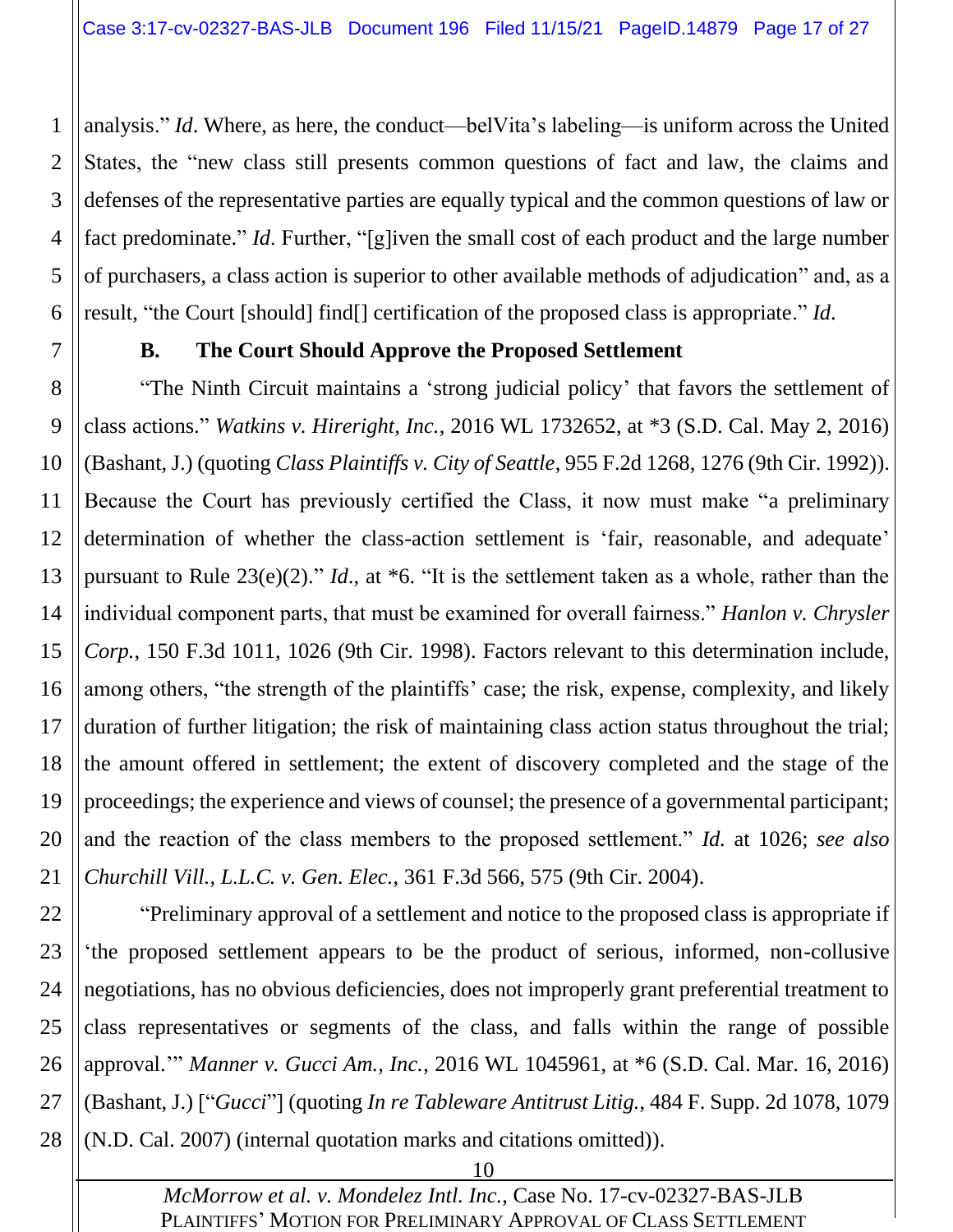# <span id="page-17-0"></span>1 2 3 4 5 6 7 8 9

10

11

12

13

## **1. The Settlement is the Product of Serious, Informed, Non-Collusive Negotiations**

That the Settlement was reached only after significant discovery and class certification, on the eve of summary judgment, and with trial scheduled to begin only months away, shows that it resulted from arms'-length negotiations. *See Campbell v. Facebook, Inc.*, 951 F.3d 1106, 1122, 1127 (9th Cir. 2020) (case being "nearly [at] the close of discovery" indicated "the settlement's substantive fairness"); *In re Chinese-Manufactured Drywall Prods. Liability Litig.*, 424 F. Supp. 3d 456, 486 (E.D. La. 2020) (

Counsel on both sides have zealously advocated for their clients for . . . years, as evidenced by the extensive discovery, motions practice, and significant resources expended in this case. The parties entered the negotiation with the experience and institutional knowledge necessary to successfully negotiate on behalf of their clients, and the settlement was accordingly achieved as a result of the adversarial process.).

15

14

16 17 18 19 20 21 22 23 24 25 26 In addition, the Settlement was negotiated during a full-day mediation and in subsequent communications with the assistance of an experienced neutral. *See* Fitzgerald Decl. ¶ 12; *compare Gucci* 2016 WL 1045961, at \*7 (Finding a "proposed Settlement was the result of 'serious, informed, and non-collusive arm's-length negotiations'" where the parties engaged in "mediation efforts overseen by retired United States Magistrate Judge Edward Infante, who conducted a full-day mediation session."); *Hale v. Manna Pro Prod., LLC*, 2020 WL 3642490, at \*11 (E.D. Cal. July 6, 2020) ("extensive discovery and armslength, mediator-guided negotiations all suggest the settlement agreement is not the product of collusion"); *In re Zynga Inc. Secs. Litig.*, 2015 WL 6471171, at \*9 (N.D. Cal. Oct. 27, 2015) (The "use of a mediator and the presence of discovery 'support the conclusion that the Plaintiff was appropriately informed in negotiating a settlement.'" (citation omitted)).

27 28 Also, none of the "subtle signs" of collusion that the Ninth Circuit identified in *In re Bluetooth Headset Prods. Liability Litig.* are present here. *See* 654 F.3d 935, 947 (9th Cir.

<sup>11</sup>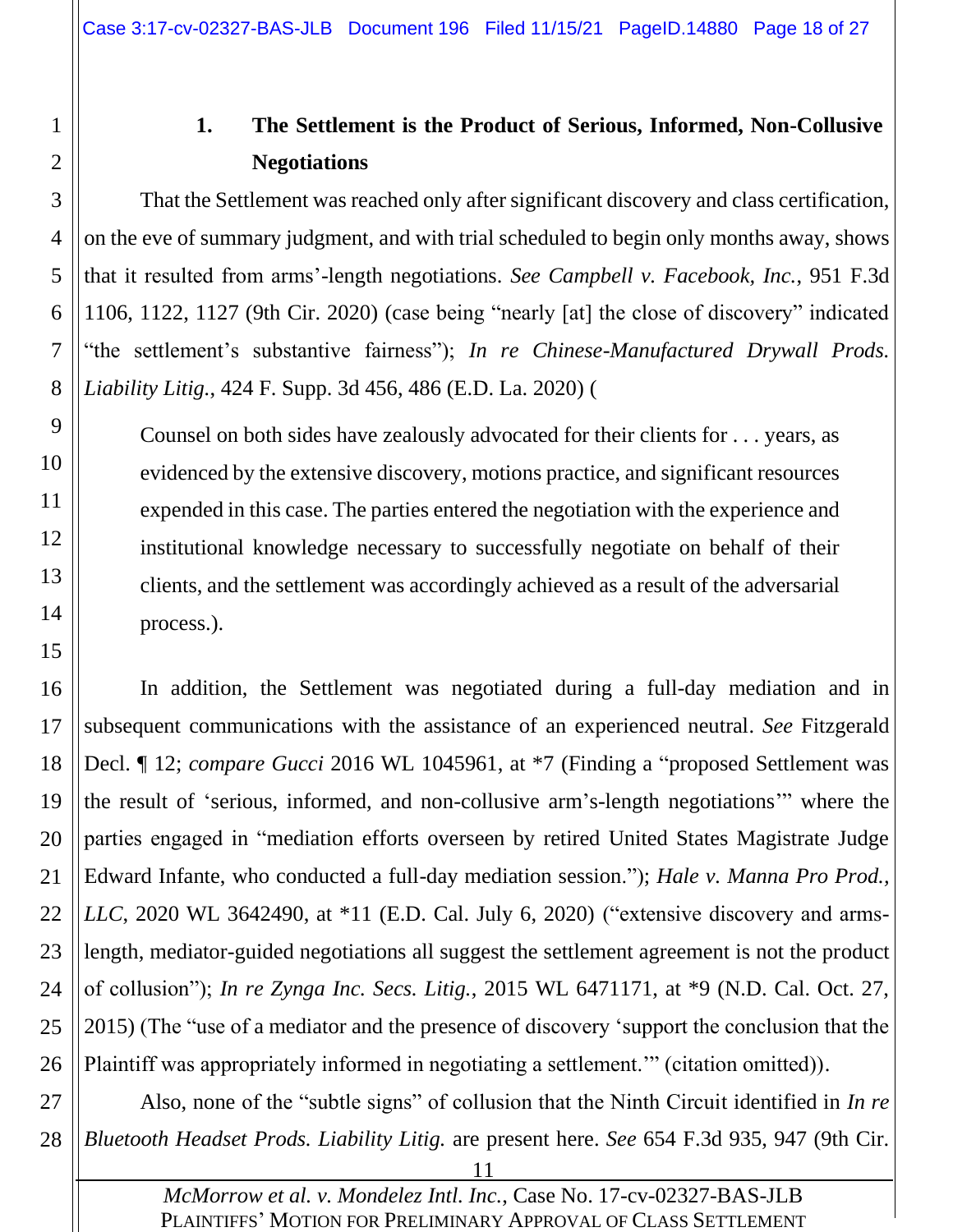1 2 3 4 5 6 7 2011). Nothing in the Agreement purports to entitle counsel to "a disproportionate distribution of the settlement" (and Class Members *are* to "receive[] [a] monetary distribution"); nothing returns unawarded fees to Mondelez; and the Settlement Agreement includes no "clear sailing" agreement, instead providing only that counsel will apply to the Court for fees, imposing no conditions on Mondelez's response, and making the fee determination independent of the Settlement's other provisions. *See* SA ¶ 3.4 ("Settlement Independent of Award of Fees, Costs, and Service Awards").

8 9 10 11 12 13 "[T]he prospect of fraud or collusion is substantially lessened where, as here, the settlement agreement leaves the determination and allocation of attorney fees to the sole discretion of the trial court." *Chinese Drywall*, 424 F. Supp. 3d at 486. Here, "[b]ecause the parties have not agreed to an amount of attorney fees and instead [will] merely petition[] the Court for an award they believe is appropriate, there is no threat of the issue tainting the fairness of the settlement negotiations." *See id.* 3

14 15 16 17 18 19 Finally, the excellent nature of the Settlement, especially in the face of significant risks the Classes faced, *see* Fitzgerald Decl. ¶¶ 13-19, demonstrates it was achieved through vigorous litigation, rather than collusion, since "cash . . . is a good indicator of a beneficial settlement," *Rodriguez v. W. Pub'g Corp.*, 563 F.3d 948, 965 (9th Cir. 2009), and a sign that Class Counsel did not subvert the Class's interests to Mondelez "in exchange for red-carpet treatment on fees," *see Bluetooth*, 654 F.3d at 947 (quotation omitted).

<span id="page-18-0"></span>20

## **2. The Settlement Does Not Grant Preferential Treatment**

21 22 23 24 The Settlement does not treat the Class Representatives or any Class Members preferentially, since every Class Member who makes a claim, including the Class Representatives, will be subject to the same claims process that provides the same remedy based on the claimant's purchase history. That the Class Representatives will move for

25

26 27 28  $3 \text{ Similarly, no other agreements have been made in connection with the settlement. Fitzgerald$ Decl.  $\P$  2, so there is no possibility such an agreement "may have influenced the terms of the settlement by trading away possible advantages for the class in return for advantages for others." Fed. R. Civ. P. 23(e), advisory committee note (2003 amendment).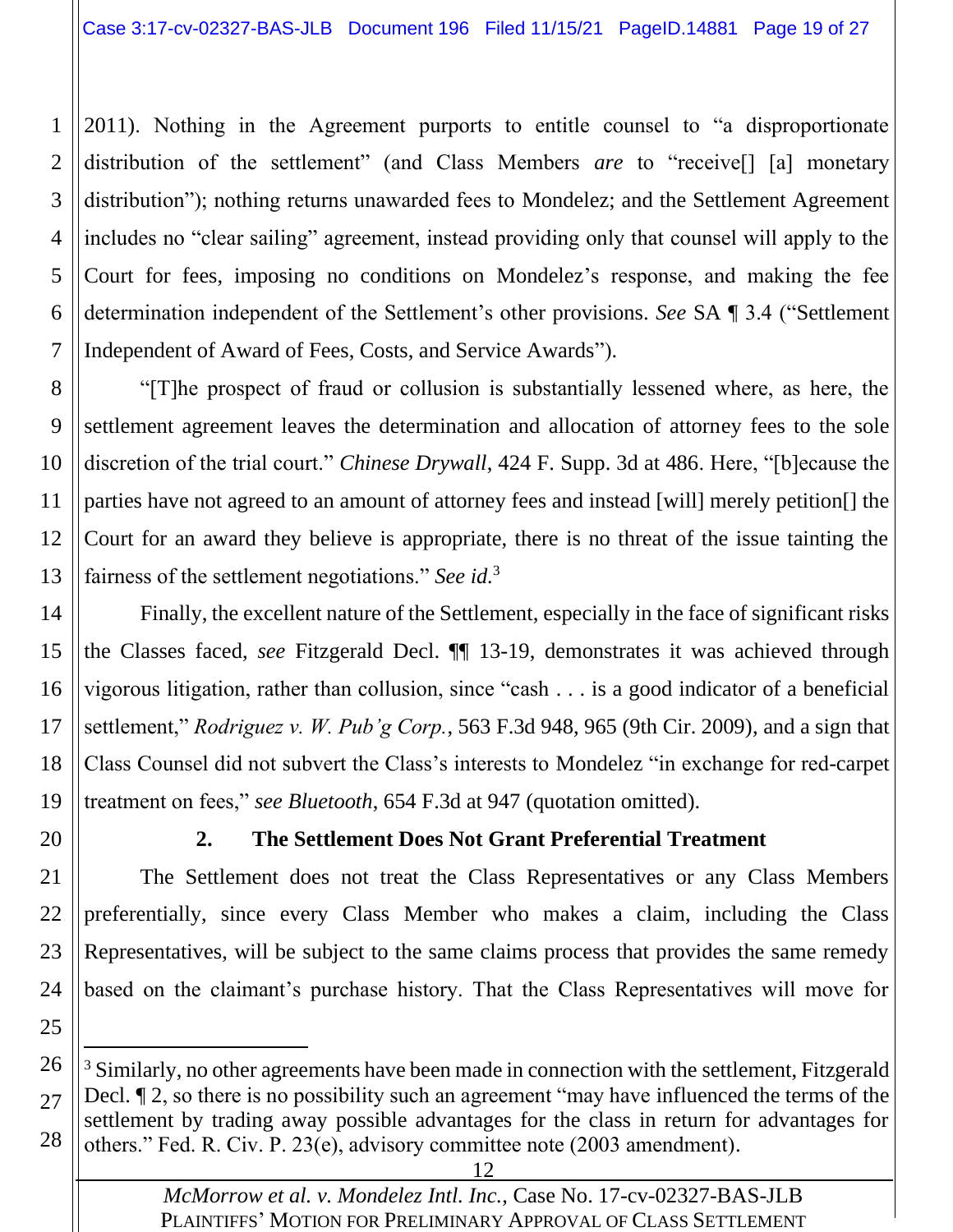1 2 3 4 service awards does not change this analysis. *See Harris v. Vector Mktg. Corp.*, 2011 WL 1627973, at \*9 (N.D. Cal. Apr. 29, 2011) (no preferential treatment where settlement "provides equal relief to all class members" and "distributions to each class member including Plaintiff—are calculated in the same way.")

<span id="page-19-0"></span>

5

10

11

12

13

14

15

16

17

18

## **3. The Settlement Falls within the Range of Possible Approval**

6 7 8 9 "To evaluate the range of possible approval criterion, which focuses on substantive fairness and adequacy, courts primarily consider plaintiffs' expected recovery balanced against the value of the settlement offer." *Harris*, 2011 WL 1627973, at \*9 (quoting *Vasquez v. Coast Valley Roofing, Inc.*, 670 F. Supp. 2d 1114, 1125 (E.D. Cal. 2009) (citation omitted)).

Additionally, to determine whether a settlement is fundamentally fair, adequate, and reasonable, the Court may preview the factors that ultimately inform final approval: (1) the strength of the plaintiffs' case; (2) the risk, expense, complexity, and likely duration of further litigation; (3) the risk of maintaining class action status throughout the trial; (4) the amount offered in settlement; (5) the extent of discovery completed and the stage of the proceedings; (6) the experience and views of counsel; (7) the presence of a governmental participant; and (8) the reaction of class members to the proposed settlement.

19 20 *Id.* (citing *Churchill Village*, 361 F.3d at 575 (citation omitted)); *accord Winters I*, 2020 WL 5642754, at \*3 (citing *Staton v. Boeing Co.*, 327 F.3d 938, 959 (9th Cir. 2003)).

<span id="page-19-1"></span>21

22

**a. The** *Churchill Village* **Factors Favor Preliminary Approval** An initial analysis of the *Churchill Village* factors favors preliminary approval.

23 24 25 26 27 28 *The Strength of Plaintiffs' Case* and *the Risk, Expense, Complexity, and Duration of Further Litigation.* Plaintiffs and their counsel believe the theory underlying this case was and is strong on the merits, but despite that, this particular case faced significant challenges to Plaintiffs establishing both liability and damages, especially in light of their case being limited to challenging only "nutritious." *See generally* Fitzgerald Decl. ¶¶ 13-15. In addition, Mondelez's defense relied heavily on numerous clinical studies of the specific products at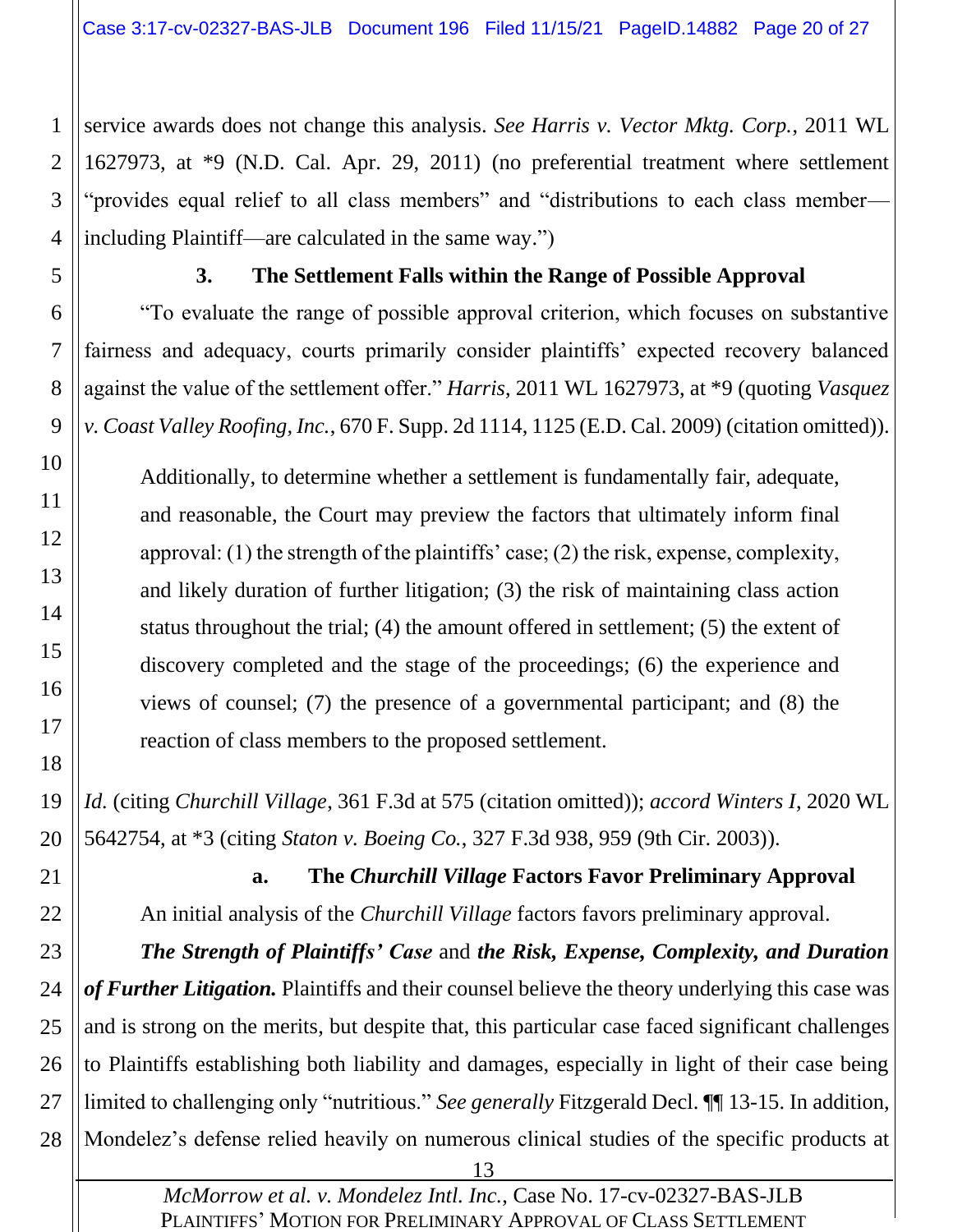1 2 3 4 5 issue in this lawsuit, which purported to show that, because of their slowly-digestible carbohydrate content, the belVita products are low glycemic index and thus dole out their energy over a long period of time. Plaintiffs had challenges to the studies, but there was a risk Mondelez could use these belVita product specific studies to undermine Plaintiffs' case by arguing that the bars are not as unhealthy as they claim.

6 7 8 9 10 11 12 13 14 15 Moreover, there was a risk the Class could lose at trial and recover nothing—as has happened in several seemingly meritorious consumer fraud class actions that have recently gone to trial in California with judgments returned for defendants. *See Farar v. Bayer AG*, No. 14-cv-4601 (N.D. Cal.); *Allen v. Hyland's, Inc.*, No. 12-cv-1150 DMG (MANx) (C.D. Cal.); *cf. Racies v. Quincy Bioscience, LLC*, No. 15-cv-292 (N.D. Cal.) (declaring mistrial and decertifying class). And, especially because of the need for expert scientific testimony from both sides, trial would have been complex and expensive. "[C]ontinued litigation of this matter would include motions for summary judgment, trial and appeal" and "further litigation would have significantly delayed any relief to Class Members." *Watkins*, 2016 WL 1732652, at \*7 (record citations and internal quotation marks omitted).

16 17 18 19 20 21 22 23 24 25 26 27 28 Further, even complete success at trial would leave Class Members outside California and New York uncompensated. For even the possibility of obtaining the nationwide relief conferred by the Settlement, Class Counsel or other attorneys would have to file and prosecute actions in all other states since—given existing precedent—it is virtually impossible that the claims of the nationwide Settlement Class could ever be adjudicated in a single forum and trial. *See*, *e.g.*, *Warner v. Toyota Motor Sales, U.S.A., Inc.*, 2016 WL 8578913, at \*12 (C.D. Cal. Dec. 2, 2016) ("Nationwide class certification under the laws of multiple states can be very difficult for plaintiffs' counsel." (citing *Mazza v. Am. Honda Motor Co., Inc.*, 666 F.3d 581, 590-94 (9th Cir. 2012); *In re Pharm. Indus. Average Wholesale Price Litig.*, 252 F.R.D. 83, 94 (D. Mass. 2008) (noting that "[w]hile numerous courts have talked-the-talk that grouping of multiple state laws is lawful and possible, very few courts have walked the grouping walk."))); *Rodriguez v. Bumble Bee Foods, LLC*, 2018 WL 1920256, at \*3 (S.D. Cal. Apr. 24, 2018) (That "[t]he parties acknowledge[d] that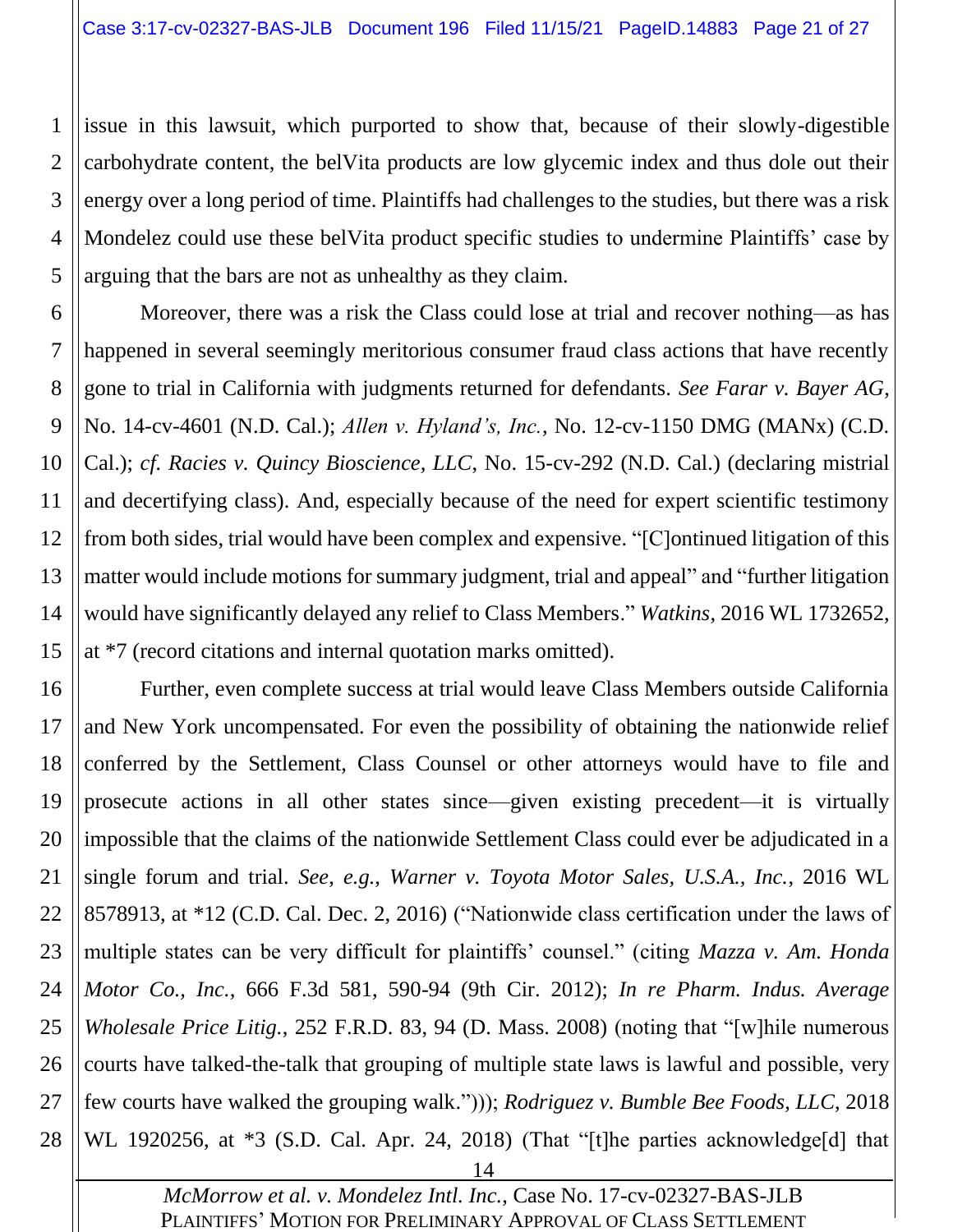1 2 3 4 obtaining a nationwide class may be difficult in light of recent case law . . . . weigh[ed] in favor of settlement."). Such litigation would cost the respective state classes millions of dollars to prosecute, be inherently risky, and continue for years, not including any appeals. *See* Fitzgerald Decl. ¶ 16.

5 6 7 8 9 10 11 12 13 14 Finally, even if successful at trial, Plaintiffs faced risk on appeal, especially given the unfavorable outcomes of two similar cases that were dismissed on the pleadings and had unsuccessful appeals. *See* Fitzgerald Decl. ¶ 18. These factors thus weigh in favor of preliminary approval. *See Watkins*, 2016 WL 1732652, at \*7 ("The Court agrees with the parties that the proposed Settlement eliminates the litigation risks and ensures that the Class Members receive some compensation for their claims. Therefore, on balance, the strength of Plaintiff's case and risk of further litigation favor approving the proposed Settlement."); *Allen*, 2017 WL 1346404, at \*4 (holding the same where, like here, "the litigation involves complex issues requiring extensive resources, expert testimony and a likely appeal, if the case goes to trial."); *Winters I*, 2020 WL 5642754, at \*3.

15 16 17 18 19 20 21 22 23 24 **The Risk of Maintaining Class Action Status Through Trial.** A "district court may decertify a class at any time." *Rodriguez*, 563 F.3d at 966. Decertification happens with some regularity, including by this Court. *See NEI Contracting & Eng'g, Inc. v. Hanson Aggregates, Inc.*, 2016 WL 2610107, at \*5-8 (S.D. Cal. May 6, 2016) (Bashant, J.), *aff'd* 926 F.3d 528 (9th Cir. 2019); *Yeoman v. Ikea U.S.A. W., Inc.*, 2014 WL 7176401, at \*7 (S.D. Cal. Dec. 4, 2014) (Bahsant, J.), *vacated and remanded sub nom.* on other grounds in *Medellin v. Ikea U.S.A. W., Inc.*, 672 Fed. App'x 782 (9th Cir. 2017); *see also Tschudy v. J.C. Penney Corp., Inc.*, 2015 WL 8484530, at \*6 (S.D. Cal. Dec. 9, 2015); *Makaeff v. Trump Univ., LLC*, 309 F.RD. 631, 643 (S.D. Cal. 2015) (partially granting "motion to decertify the subclasses on the issue of damages."). *See also* Fitzgerald Decl. ¶ 15.

25 26 27 28 *The Settlement Amount.* The settlement amount here is comparable to other recent settlements of similar cases. *See* Fitzgerald Decl. ¶ 17. For example, the settlement amount here falls in between *Krommenhock* and *Hadley* when viewed as a proportion of nationwide damages and is better than both when viewed as a proportion of sales at issue. *See id.* Given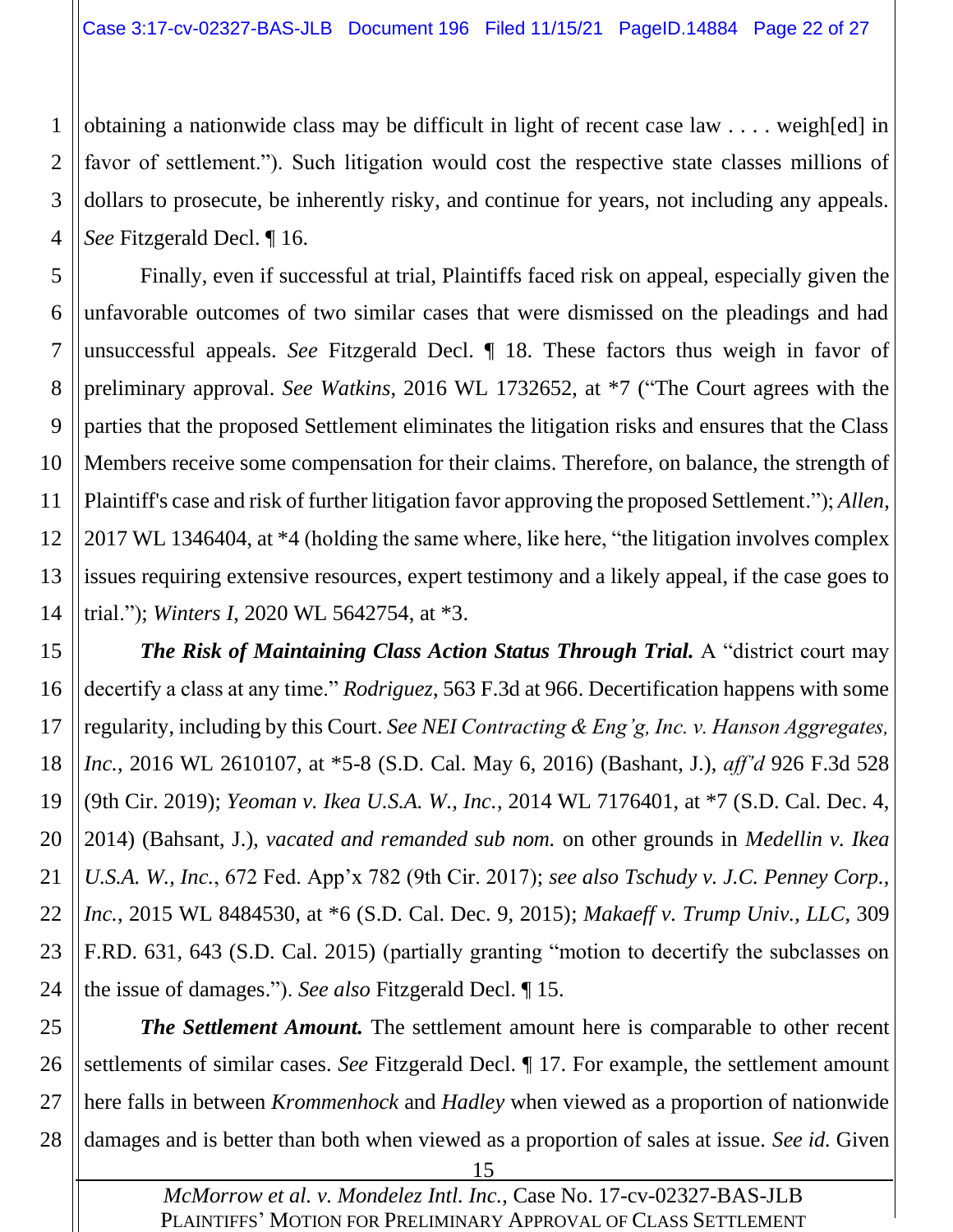1 2 3 the challenges Plaintiffs faced, this is a very reasonable, if not excellent result. As discussed below, the amount is also reasonable in relation to the Settlement Class's potential recovery. *See infra* Point IV(B)(3)(b).

4 5 6 7 8 9 10 **The Extent of Discovery Completed and Procedural Posture.** Because fact and expert discovery were completed and only summary judgment and trial remained, "the parties ha[d] sufficient information to make an informed decision about settlement." *See Linner v. Cellular Alaska P'ship*, 151 F.3d 1234, 1239 (9th Cir. 1998) (citation omitted). This factor thus favors preliminary approval. *See Allen*, 2017 WL 1346404 at \*4 (factor favored approval where "Plaintiffs engaged in substantial discovery and negotiations" and "briefed, and the Court has ruled on, [] motions to dismiss . . . [and] a motion for class certification").

11 12 13 14 15 16 17 18 19 *The Experience and Views of Counsel.* The Ninth Circuit has "held that '[p]arties represented by competent counsel are better positioned than courts to produce a settlement that fairly reflects each party's expected outcome in litigation.'" *Rodriguez*, 563 F.3d at 967 (quoting *In re Pac. Enters. Sec. Litig.*, 47 F.3d 373, 378 (9th Cir.1995)). "Generally, '[t]he recommendations of plaintiffs' counsel should be given a presumption of reasonableness.'" *Allen*, 2017 WL 1346404 at \*5 (quoting *Boyd v. Bechtel Corp.*, 485 F. Supp. 610, 622 (N.D. Cal. 1979)); *cf. Stull v. Baker*, 410 F. Supp. 1326, 1332 (S.D.N.Y. 1976) (holding that the court should consider the recommendation of counsel, and weight it according to counsel's caliber and experience).

20 21 22 23 24 25 26 27 28 Class Counsel has considerable experience in consumer class actions, and particularly those involving the false advertising of foods, especially foods with high added sugar touted as healthy. Fitzgerald Decl. ¶ 20. Another court in this District recently stated that "the entire firm" is "well-known and respected in the class action litigation field," *see id.* ¶ 19 & Ex. 3. Moreover, given counsel's experience litigating several similar cases during the pendency of this action, counsel has been exposed to a wide variety of information about the claims and defenses, and ultimately the potential upside and risks attendant to this case, and endorse the Settlement. *Id.* Accordingly, this factor favors preliminary approval. *See Gucci*, 2016 WL 1045961, at \*7 ("[G]iving the appropriate weight to class counsel's recommendation, the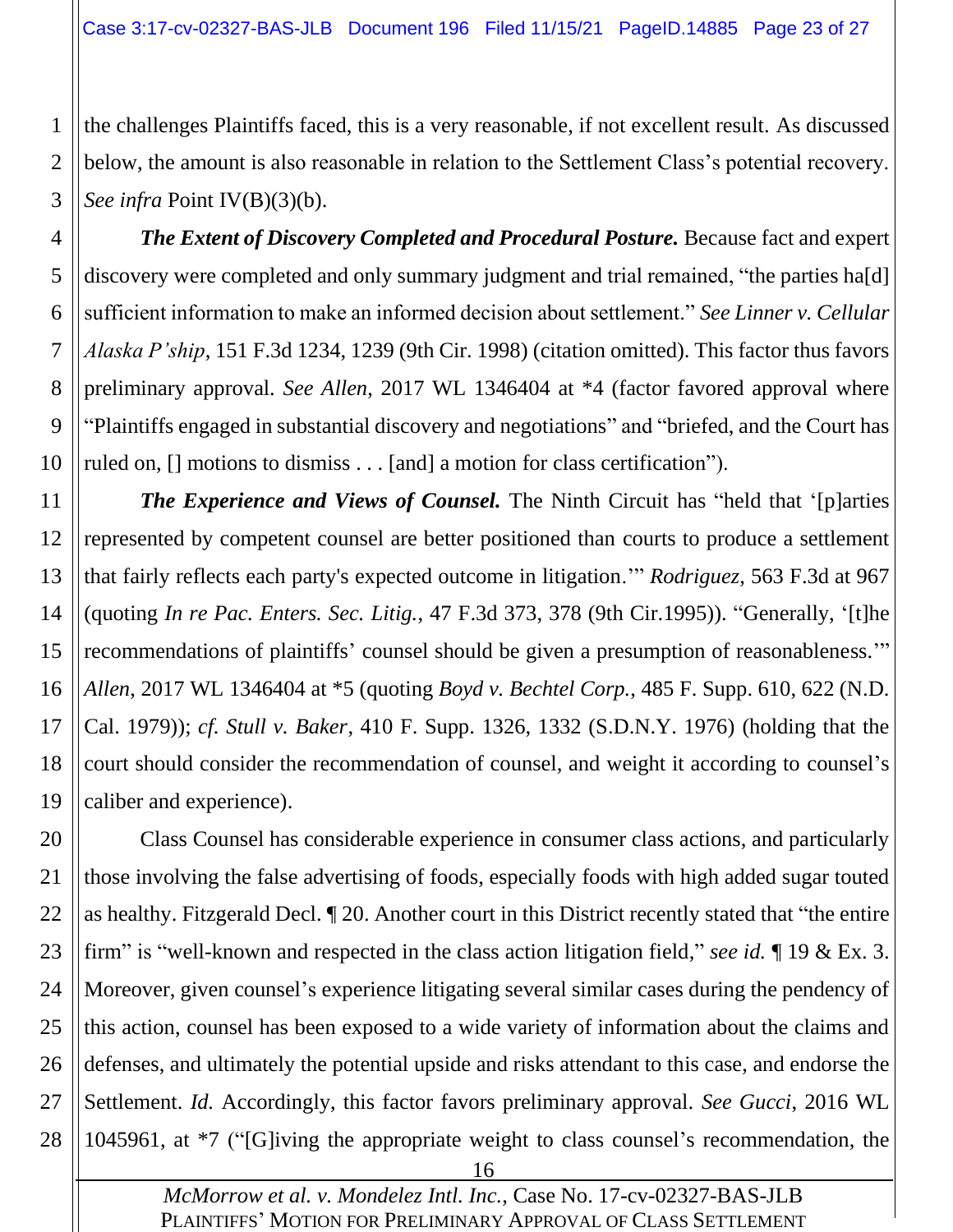Court concludes that this factor also weighs in favor of approval.").

*Governmental Participation.* "There is no governmental participant in this case, so this factor is neutral." *Allen*, 2017 WL 1346404, at \*5.

*Class Member Reaction.* Because "Class Members will have an opportunity to object or opt out of the Settlement [,] at this time, this factor weighs in favor of approving the Settlement." *Gucci*, 2016 WL 1045961, at \*7.

<span id="page-23-0"></span>7

1

2

3

4

5

6

#### **b. The Monetary Relief is Fair in Relation to Potential Damages**

8 9 10 11 12 13 14 15 16 17 18 19 20 21 22 23 24 25 26 27 28 Here, Plaintiffs and Class Counsel secured for the Settlement Class direct monetary benefits of \$8 million, which is reasonable in relation to the Settlement Class's potential damages. More specifically, if the Court awards the full amount of attorneys' fees, costs, and service awards Plaintiffs may request, given the estimated class size and claims rate, the average cash refund for Class Member Claimants is estimated to be \$34.10. *See* Fitzgerald Decl. ¶¶ 24-25. Since Plaintiffs' damages models suggested actual damages of no more than \$0.21 per unit based on the price premium found applied to Class Products' average price, this represents a recovery of full damages for approximately 162 units, or about 20 units per year (or nearly 2 per month) over the 8-year Class Period. This likely exceeds most Class Members' actual damages, since most will not have purchased with that frequency for that length of time. *Id.* ¶ 25. Moreover, with an average price of about \$3.05 per unit, the \$34.10 average recovery anticipated represents a full refund for more than 11 units per Claimant. Thus, the monetary relief is fair in relation to potential damages. *See Winters I*, 2020 WL 5642754, at \*4 (Where "Class Members who file for monetary relief are likely on average to receive approximately \$17.70, which represents a 31% refund on the purchase price of the product," concluding that "monetary compensation and the stipulated injunctive relief offered in the Settlement Agreement is sufficient for approval.") *Hilsley v. Ocean Spray Cranberries, Inc.*, 2020 WL 520616, at \*6 (S.D. Cal. Jan. 31, 2020) (\$1.00 recovery per purchase "is an excellent result" considering the fraction of purchase price recoverable at trial and in light of expert opinion that price premium was 19%); *cf. In re Mego Fin. Corp. Sec. Litig.*, 213 F.3d 454, 459 (9th Cir. 2000), *as amended* (June 19, 2000) ("It is well-settled law that a cash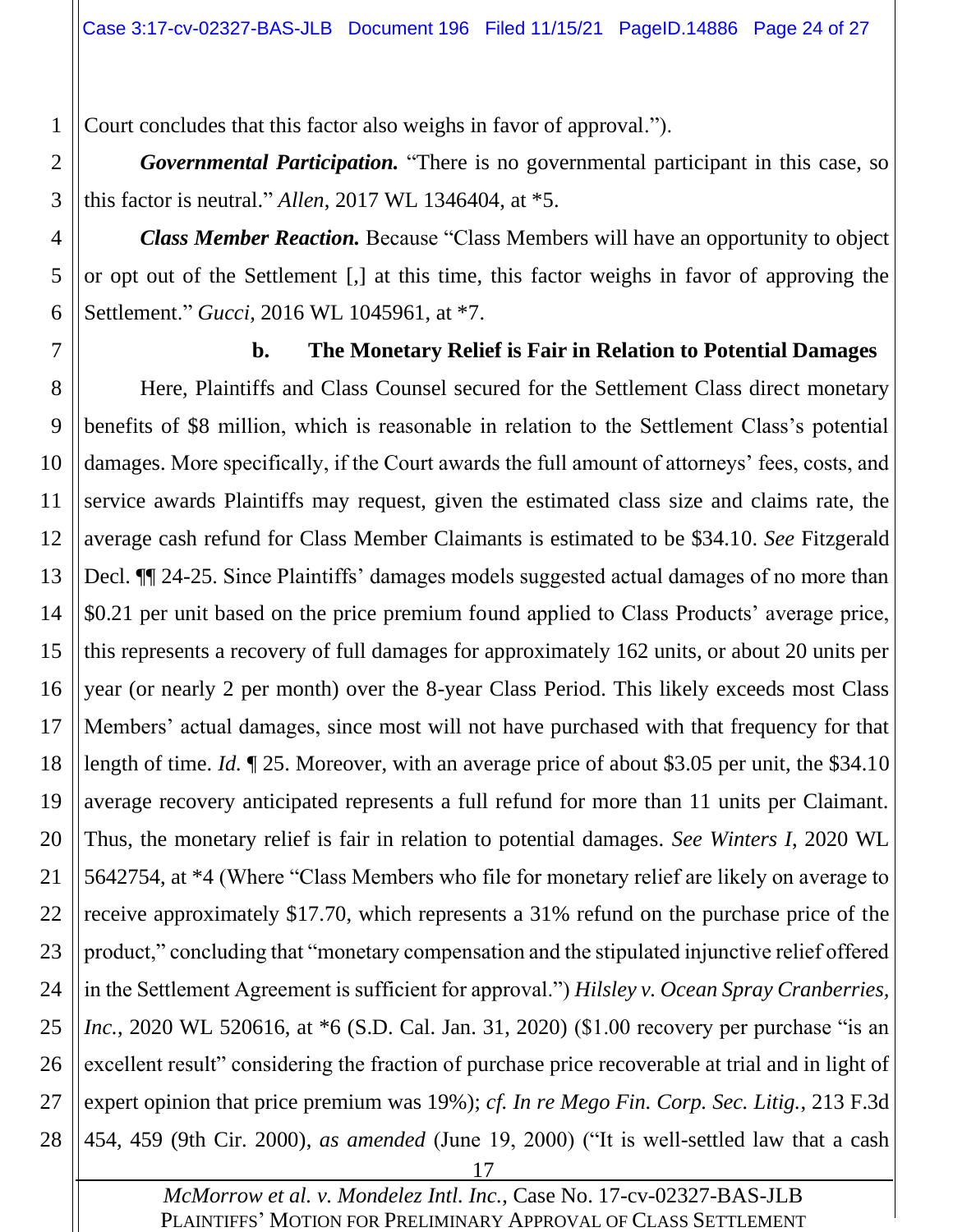settlement amounting to only a fraction of the potential recovery does not per se render the settlement inadequate or unfair." (citation omitted)).

<span id="page-24-0"></span>3

1

2

## **c. The Injunctive Relief is Appropriate and Meaningful**

4 5 6 7 8 9 10 11 12 13 14 15 16 17 18 Plaintiffs and Class Counsel fought hard to obtain the Settlement's injunctive relief, which appropriately addresses Plaintiffs' allegations that "nutritious" is false and misleading on products containing excessive added sugar. *See* SAC ¶ 128; *McMorrow*, 2020 WL 1157191, at \*8 ("Here, Plaintiffs' claim of liability is that the Products' labels are misleading due to the amount of added sugar and the use of the word 'nutritious.'"). "[T]here is a high value to the injunctive relief obtained" in consumer class actions resulting in labeling changes. *See Bruno v. Quten Research Inst., LLC*, 2013 WL 990495, at \*4 (C.D. Cal. Mar. 13, 2013). It benefits not just Class Members, but also "the marketplace, and competitors who do not mislabel their products." *Id*. The injunctive relief obtained here is especially noteworthy because it effectively espouses Plaintiffs' case theory, prohibiting Mondelez from calling belVita "nutritious," *i.e.*, healthy, based on the contribution of added sugar to the products' calories. In effect, Plaintiffs have obtained through litigation Mondelez's agreement to modify its business practices in accordance with their allegations that it is misleading to advertise as "nutritious" products with more than 10% of calories coming from added sugar.

<span id="page-24-1"></span>19

#### **C. The Court Should Approve the Class Notice and Notice Plan**

20 21 22 23 24 25 26 27 28 "Under Rule  $23(c)(2)(B)$ , 'the court must direct to class members the best notice that is practicable under the circumstances, including individual notice to all members who can be identified through reasonable effort.'" *Allen*, 2017 WL 1346404, at \*5. "[T]he mechanics of the notice process are left to the discretion of the court subject only to the broad 'reasonableness' standards imposed by due process." *Id*. (quotation and citation omitted). "In this case, individual class notice is not possible. [Defendant] does not sell its products directly to class members but only to third party retailers and distributors who sell the products on store shelves. Thus, notice by publication is the best possible notice under the circumstances," *id*.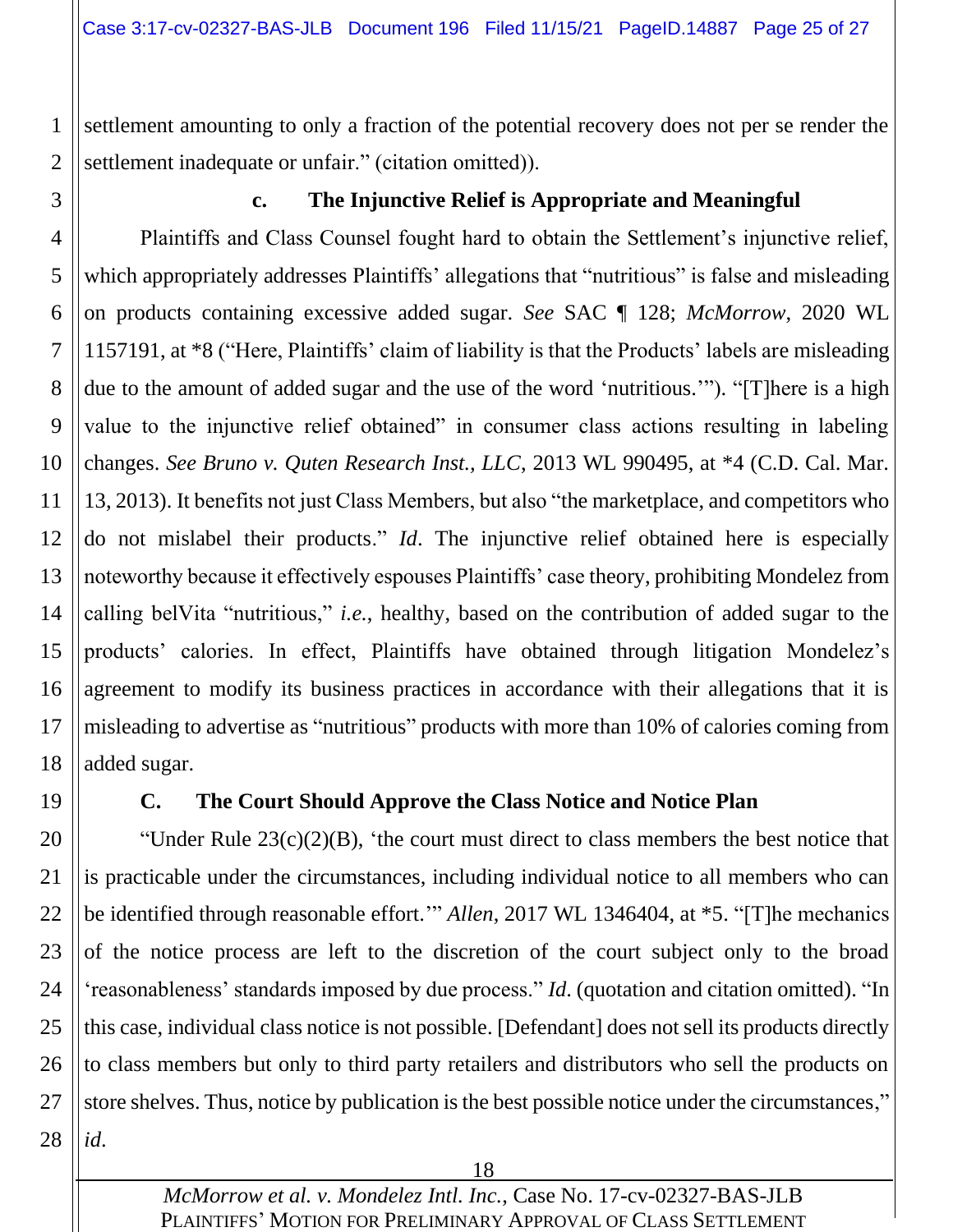1 2 3 4 5 6 7 8 9 10 11 12 13 14 15 16 17 18 19 P&N's proposed Notice Plan is reasonable under the circumstances. It includes targeted print and online ads and will reach an estimated minimum 70% of Class Members, and more than twice each. *See* Schwartz Decl. ¶¶ 10-11; *see also Edwards v. Nat'l Milk Producers Fed'n*, 2017 WL 3623734, at \*4 (N.D. Cal. June 26, 2017), *aff'd sub nom. Edwards v. Andrews*, 846 Fed. App'x 538 (9th Cir. 2021) ("[N]otice plans estimated to reach a minimum of 70 percent are constitutional and comply with Rule 23."). The proposed Notice itself is also appropriate, since it contains "information that a reasonable person would consider to be material in making an informed, intelligent decision of whether to opt out or remain a member of the class and be bound by the final judgment." *See In re Nissan Motor Corp. Antitrust Litig.*, 552 F.2d 1088, 1105 (5th Cir. 1977). The Notice sufficiently informs Class Members of (1) the nature of the litigation, the Settlement Class, and the identity of Class Counsel, (2) the essential terms of the Settlement, including the gross settlement award and net settlement payments class members can expect to receive, (3) how notice and administration costs, court-approved attorneys' fees, costs, and service awards will be paid from the Settlement Fund, (4) how to make a claim, opt out, or object to the Settlement, (5) procedures and schedules relating to final approval, and (6) how to obtain further information. *See* SA Ex. 1, Long Form Notice. The Notice also satisfies the Settlement Guidelines' requirements to advise Class Members of the Settlement Website, and instructions on how to access the case docket. *See id.*

#### <span id="page-25-0"></span>20 **V. CONCLUSION**

21 22 23 24 For the foregoing reasons, Plaintiffs respectfully request the Court grant preliminary approval to the settlement, authorize Class Notice, appoint Plaintiffs as Class Representatives and their counsel as Class Counsel, set deadlines for making claims, opting out, and objecting, and schedule a Final Approval Hearing and related deadlines.

25 26

27

28

*McMorrow et al. v. Mondelez Intl. Inc.*, Case No. 17-cv-02327-BAS-JLB PLAINTIFFS' MOTION FOR PRELIMINARY APPROVAL OF CLASS SETTLEMENT